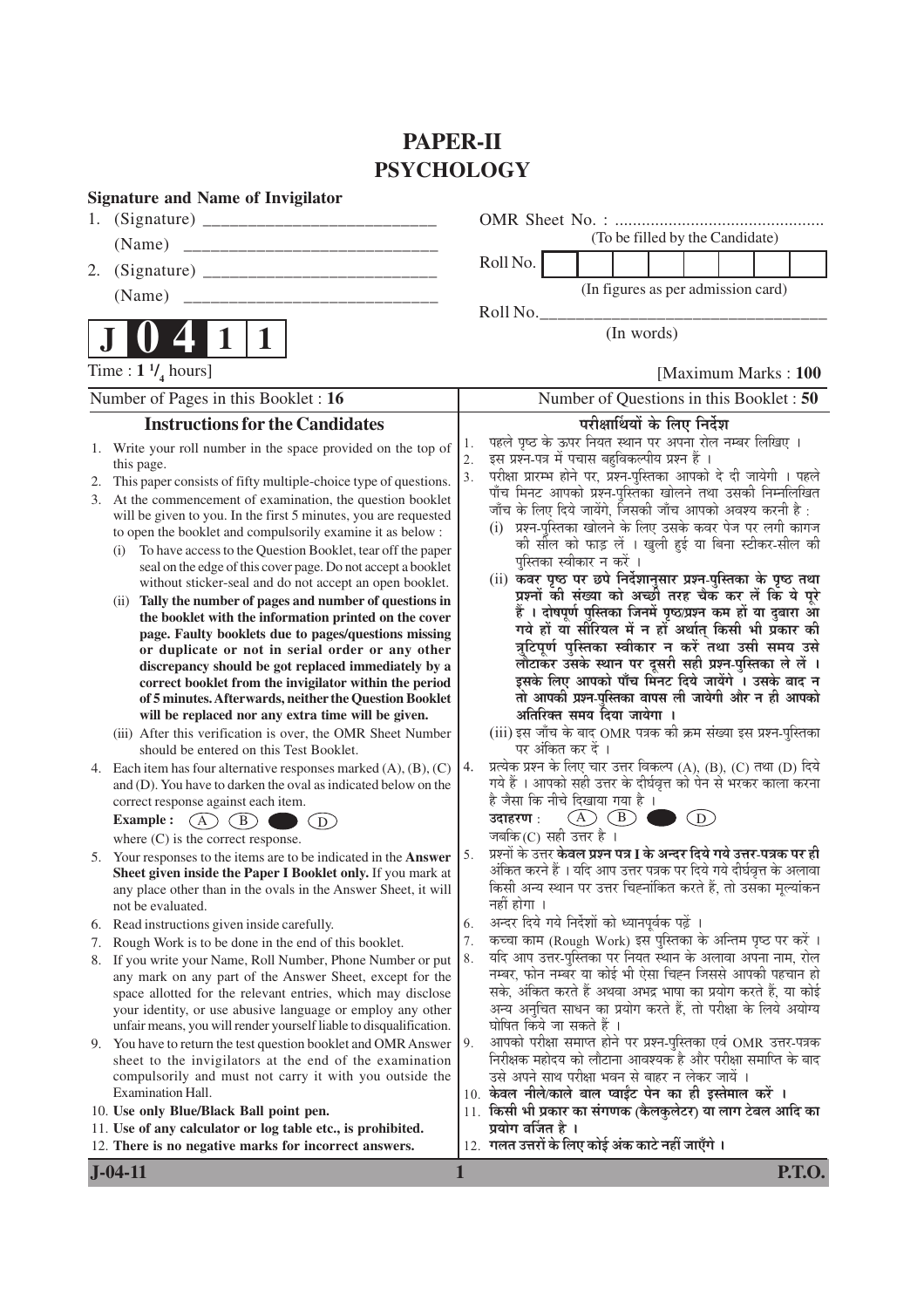#### **PSYCHOLOGY Paper – II**

**Note :** This paper contains **fifty (50)** objective type questions, each question carrying **two (2)** marks. Attempt **all** the questions.

| 1. |                                         | Match List $- I$ with List $- II$ .   |                          |                                            |                                                                            |  |  |  |  |
|----|-----------------------------------------|---------------------------------------|--------------------------|--------------------------------------------|----------------------------------------------------------------------------|--|--|--|--|
|    |                                         | $List-I$                              |                          |                                            | $List-II$                                                                  |  |  |  |  |
|    | Linguistic<br>(a)<br>Intelligence       |                                       |                          | 1. Use of body parts                       |                                                                            |  |  |  |  |
|    |                                         |                                       |                          |                                            | to solve problems                                                          |  |  |  |  |
|    |                                         |                                       |                          |                                            | including control<br>over motor actions                                    |  |  |  |  |
|    |                                         | (b) Musical                           |                          |                                            | 2. Engage in abstract                                                      |  |  |  |  |
|    |                                         | Intelligence                          |                          |                                            | thought, that is, use                                                      |  |  |  |  |
|    |                                         |                                       |                          |                                            | of appropriate                                                             |  |  |  |  |
|    |                                         |                                       |                          |                                            | relationships in the                                                       |  |  |  |  |
|    |                                         |                                       |                          |                                            | absence of action                                                          |  |  |  |  |
|    |                                         |                                       |                          |                                            | or objects.                                                                |  |  |  |  |
|    |                                         | (c) Mathematical                      |                          |                                            | 3. Capacity related to                                                     |  |  |  |  |
|    |                                         | Intelligence                          |                          |                                            | phonology,<br>syntax,                                                      |  |  |  |  |
|    |                                         |                                       |                          | semantics<br>and                           |                                                                            |  |  |  |  |
|    |                                         |                                       |                          |                                            | pragmatics                                                                 |  |  |  |  |
|    |                                         | (d) Kinesthetic<br>Intelligence       |                          |                                            | 4. Ability to create,<br>and                                               |  |  |  |  |
|    |                                         |                                       |                          | communicate<br>understand                  |                                                                            |  |  |  |  |
|    |                                         |                                       |                          |                                            | meanings<br>from                                                           |  |  |  |  |
|    |                                         |                                       |                          |                                            | pitch, rhythm and                                                          |  |  |  |  |
|    |                                         |                                       |                          |                                            | timber qualities of                                                        |  |  |  |  |
|    |                                         |                                       |                          |                                            | sound                                                                      |  |  |  |  |
|    |                                         | <b>Codes:</b>                         |                          |                                            |                                                                            |  |  |  |  |
|    |                                         | (a)                                   | (b)                      | (c)                                        | (d)                                                                        |  |  |  |  |
|    | (A)                                     | 4                                     | $\mathbf 1$              | $\begin{array}{c} 2 \\ 2 \\ 1 \end{array}$ |                                                                            |  |  |  |  |
|    | (B)                                     | $\begin{array}{c} 3 \\ 4 \end{array}$ | $\overline{\mathcal{L}}$ |                                            |                                                                            |  |  |  |  |
|    | $\overline{(\text{C})}$<br>$(\text{D})$ | $\mathbf{1}$                          | $\frac{3}{2}$            | 3                                          | $\begin{array}{c} 3 \\ 1 \\ 2 \\ 4 \end{array}$                            |  |  |  |  |
|    |                                         |                                       |                          |                                            |                                                                            |  |  |  |  |
| 2. |                                         | Choose the correct answer:            |                          |                                            |                                                                            |  |  |  |  |
|    |                                         |                                       |                          |                                            | <b>Assertion (A) :</b> Colour sensation is                                 |  |  |  |  |
|    |                                         |                                       | the effect of certain    |                                            |                                                                            |  |  |  |  |
|    |                                         |                                       |                          |                                            | wavelengths on the nervous                                                 |  |  |  |  |
|    |                                         | system.                               |                          |                                            |                                                                            |  |  |  |  |
|    |                                         |                                       |                          |                                            | <b>Reason (R)</b> : Colour is a product<br>of the visual system, not<br>an |  |  |  |  |
|    |                                         |                                       |                          |                                            | inherent property of the visible                                           |  |  |  |  |
|    |                                         |                                       | spectrum.                |                                            |                                                                            |  |  |  |  |
|    | (A)                                     |                                       |                          |                                            | $(A)$ is correct but $(R)$ is wrong.                                       |  |  |  |  |
|    |                                         | (B)                                   |                          |                                            | $(A)$ is not correct but $(R)$ is                                          |  |  |  |  |
|    |                                         | correct.                              |                          |                                            |                                                                            |  |  |  |  |
|    | (C)                                     |                                       |                          |                                            | Both $(A)$ and $(R)$ are correct                                           |  |  |  |  |
|    |                                         |                                       | explanation of $(A)$ .   |                                            | but $(R)$ is not the correct                                               |  |  |  |  |
|    |                                         |                                       |                          |                                            |                                                                            |  |  |  |  |

 (D) Both (A) and (R) are correct and (R) is the correct explanation of (A).

**3.** Choose the correct answer.

**Assertion (A) :** Psychological tests when properly used serve an important function in preventing unfair discrimination of the minorities.

- **Reason (R) :** Psychological tests can indeed be misused with minorities or anyone else.
- (A) (A) is correct but  $(R)$  is wrong.
- (B) Both (A) and (R) are correct but (R) is not the correct explanation of (A).
- (C) Both (A) and (R) are wrong.
- (D) (A) is wrong but  $(R)$  is right.
- **4.** Choose the correct answer.
	- **Assertion (A) :** Equal number of 'yes' and 'no' keyed answers are included in tests to nullify acquisence or the tendency to answer 'yes' or 'true'.
	- **Reason (R) :** Social desirability can be reduced in forced choice items but cannot be eliminated completely.
	- (A) Both (A) and (R) are wrong.
	- $(B)$   $(A)$  is correct but  $(R)$  is wrong.
	- (C) (A) is wrong but  $(R)$  is correct.
	- (D) Both (A) and (R) are correct but (R) is not the correct explanation of (A).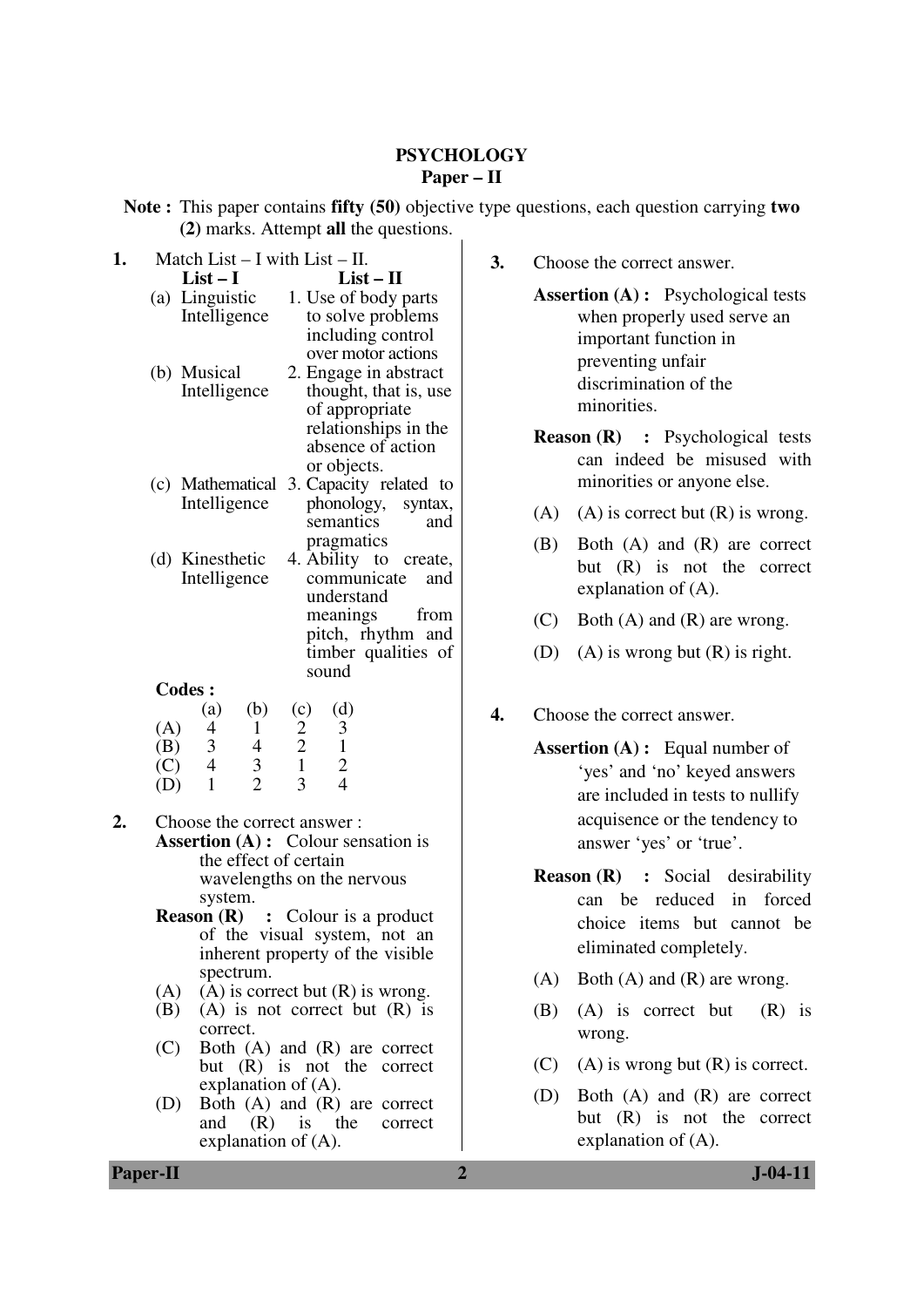### मनोविज्ञान

### $\overline{u}$  use  $\overline{u}$  and  $\overline{u}$  and  $\overline{u}$

| नोट: इस प्रश्नपत्र में पचास (50) बहु-विकल्पीय प्रश्न हैं । प्रत्येक प्रश्न के दो (2) अंक हैं । सभी प्रश्नों के उत्तर |  |  |  |
|----------------------------------------------------------------------------------------------------------------------|--|--|--|
| दीजिए ।                                                                                                              |  |  |  |

| 1. |          |                          |                |                           | सूची – I को सूची – II के साथ सुमेलित करें ।       |  |  |
|----|----------|--------------------------|----------------|---------------------------|---------------------------------------------------|--|--|
|    | सूची – I |                          |                |                           | सूची - II                                         |  |  |
|    |          |                          |                |                           | (a) भाषाई बुद्धि 1. गतिक क्रिया पर नियंत्रण       |  |  |
|    |          |                          |                |                           | सहित समस्या के समाधान                             |  |  |
|    |          |                          |                |                           | में शारीरिक अंगों का प्रयोग                       |  |  |
|    |          | (b) संगीतात्मक           |                |                           | 2. अमूर्त विचारों में लगना                        |  |  |
|    |          | बुद्धि                   |                |                           | अर्थात् क्रिया या वस्तु की                        |  |  |
|    |          |                          |                |                           | अनुपस्थिति में समुचित                             |  |  |
|    |          |                          |                |                           | संबंध स्थापित करना ।                              |  |  |
|    |          | (c) गणितीय               |                |                           | 3. स्वर-विज्ञान, वाक्य-                           |  |  |
|    |          | बुद्धि                   |                |                           | संरचना, अर्थ-संरचना और                            |  |  |
|    |          |                          |                |                           | व्यावहारिकता से संबंधित                           |  |  |
|    |          | (d) गतिबोधक              |                |                           | 4. नाद के स्वर, ताल और                            |  |  |
|    |          | बुद्धि                   |                | ध्वनिरूप की गुणवत्ता से   |                                                   |  |  |
|    |          |                          |                | अर्थ का निर्माण, संप्रेषण |                                                   |  |  |
|    |          |                          |                |                           | और समझ की क्षमता ।                                |  |  |
|    | कूट :    |                          |                |                           |                                                   |  |  |
|    |          | (a)                      | (b)            | (c)                       | (d)                                               |  |  |
|    | (A)      | $\overline{4}$           | $\overline{1}$ | 2                         | $\overline{\mathbf{3}}$                           |  |  |
|    |          | $(B)$ 3                  | $\overline{4}$ | $\overline{2}$            | $\overline{1}$                                    |  |  |
|    | (C)      | $\overline{4}$           | $\mathbf{3}$   | $\overline{1}$            | $\overline{c}$<br>$\overline{4}$                  |  |  |
|    | (D)      | $\mathbf{1}$             | $\overline{2}$ | 3 <sup>1</sup>            |                                                   |  |  |
| 2. |          | सही उत्तर चुनिए :        |                |                           |                                                   |  |  |
|    |          |                          |                |                           | <b>अभिकथन (A):</b> रंग की अनुभूति, तंत्रिका तंत्र |  |  |
|    |          |                          |                |                           | पर कुछ तरंग-दैर्ध्य (वेवलेंथ) का प्रभाव           |  |  |
|    |          | है ।                     |                |                           |                                                   |  |  |
|    |          |                          |                |                           | <b>कारण (R) :</b> रंग, दृष्टि तंत्र से दिखाई देते |  |  |
|    |          |                          |                |                           | हैं न कि दृष्टि वर्णाक्रम का अंतर्निहित           |  |  |
|    |          | गुण है ।                 |                |                           |                                                   |  |  |
|    | (A)      |                          |                |                           | $(A)$ सही है लेकिन $(R)$ गलत है।                  |  |  |
|    | (B)      |                          |                |                           | $(A)$ सही नहीं है लेकिन $(R)$ सही है ।            |  |  |
|    | (C)      |                          |                |                           | $(A)$ और $(R)$ दोनों सही हैं लेकिन $(R)$ ,        |  |  |
|    |          |                          |                |                           | (A) की सही व्याख्या नहीं है ।                     |  |  |
|    | (D)      |                          |                |                           | $(A)$ और $(R)$ दोनों सही हैं लेकिन $(R)$ ,        |  |  |
|    |          | (A) की सही व्याख्या है । |                |                           |                                                   |  |  |

- सही उत्तर चुनिए :  $3.$ 
	- अभिकथन (A):यदि मनोवैज्ञानिक परीक्षण सही तरीके से किया जाता है तो इससे अल्पसंख्यकों के साथ होने वाले अनुचित भेद-भाव का निवारण किया जा सकता है ।
	- कारण $(R)$ :मनोवैज्ञानिक परीक्षण का दुरुपयोग तो अल्पसंख्यकों या किसी अन्य के संबंध में भी किया जा सकता है ।
	- $(A)$   $(A)$  सही है लेकिन  $(R)$  गलत है।
	- $(B)$   $(A)$  और  $(R)$  दोनों सही हैं लेकिन  $(R)$ , (A) की सही व्याख्या नहीं है ।
	- (C)  $(A)$  और  $(R)$  दोनों गलत हैं।
	- (D) (A) गलत है लेकिन (R) सही है।

#### सही उत्तर चुनिए :  $\overline{4}$ .

- अभिकथन (A): उत्तरों को 'हाँ' और 'नहीं' के बराबर संख्या में देना परीक्षण में अर्जन या 'हाँ' या 'सही' में उत्तर देने की प्रवृत्ति को समाप्त करने के लिए किया जाता है ।
- :अनिवार्य वरण मदों में कारण $(R)$ सामाजिक वांछनीयता को कम किया जा सकता है लेकिन परी तरह समाप्त नहीं किया जा सकता है।
- $(A)$   $(A)$  और  $(R)$  दोनों गलत हैं।
- $(B)$   $(A)$  सही है लेकिन  $(R)$  गलत है।
- (C)  $(A)$  गलत है लेकिन (R) सही है।
- (D)  $(A)$  और  $(R)$  दोनों सही हैं लेकिन  $(R)$ , (A) की सही व्याख्या नहीं है ।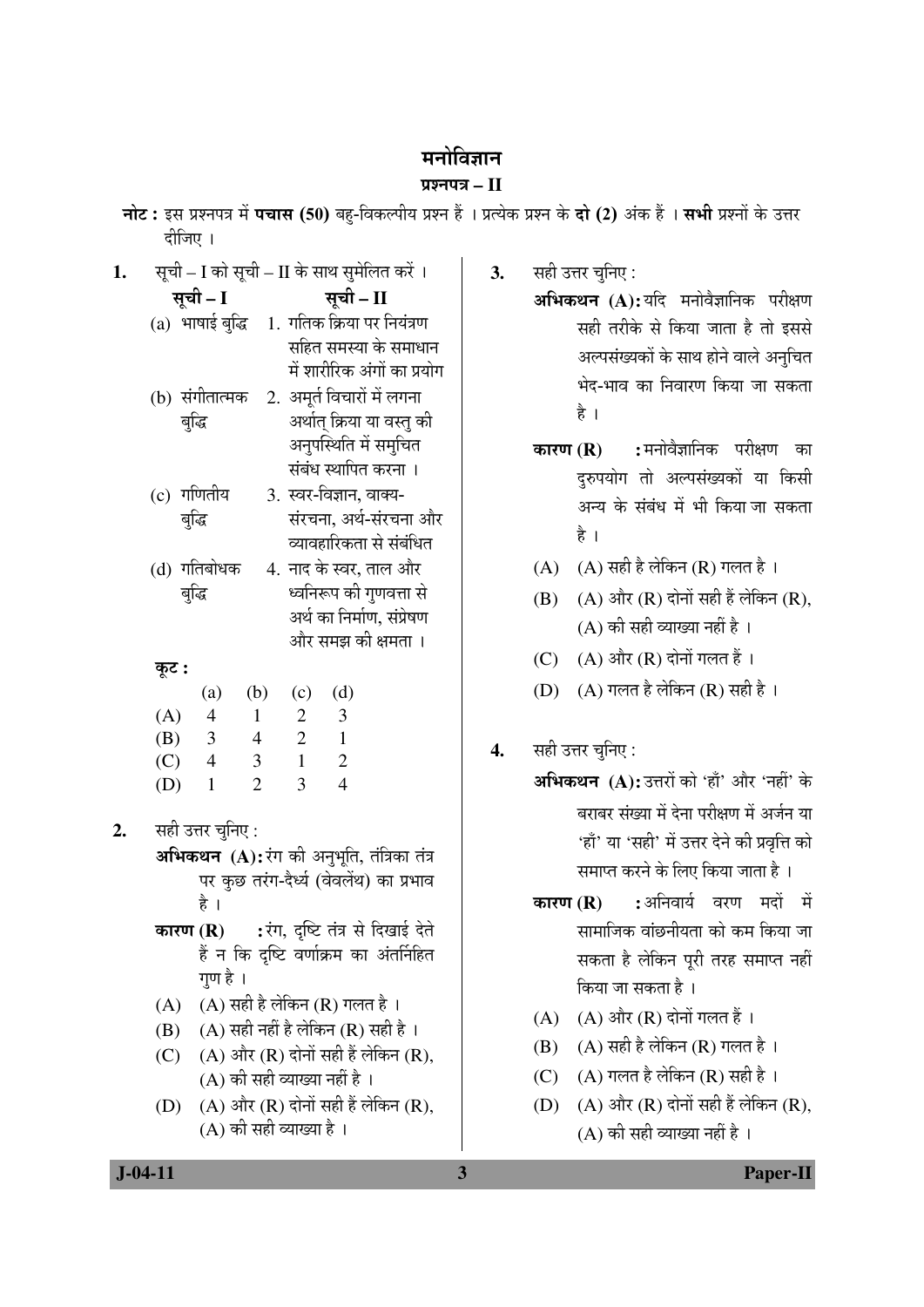- **5.** The apparent motion of stationary point of light in darkness is called
	- (A) Biological motion
	- (B) Binocular rivalry
	- (C) Auto stereogram
	- (D) Autokinetic movement
- **6.** Aniseikonia means
	- (A) A form of Agnosia in which an individual cannot recognise tunes or melodies.
	- (B) A tendency to perceive a form or surface as having distinct contours.
	- (C) An optical anomaly in which the image in one eye is larger than in the other.
	- (D) Lack of sense of smell.
- **7.** Among the following which one is not a theory of intelligence ?
	- (A) Coci's biological theory
	- (B) Anderson's theory
	- (C) James-Lange theory
	- (D) Gardner's theory
- **8.** The tendency of the eyes to turn towards each other in a co-ordinated action to fixate on targets located nearby is called
	- (A) Equipotentiality
	- (B) Consonance
	- (C) Dichromatism
	- (D) Convergence
- **9.** The number of cycles or frequency of sound wave per second determines
	- (A) Pitch (B) Loudness
	- (C) Timbre (D) Amplitude
- **10.** The minimum amount of physical intensity of a stimulus required for its detection is called
	- (A) Potentiation
	- (B) Absolute Limen
	- (C) Differential Threshold
	- (D) Terminal Threshold
- **11.** Out of the following which one is not a method of measuring reliability ?
	- (A) Test-Retest
	- (B) Alternate-form
	- (C) Predictive
	- (D) Split-Half
- **12.** Among the following which one is not a projective test ?
	- (A) Minnesota Multiphasic Personality Inventory
	- (B) Somatic Ink Blot Systems
	- (C) Thematic Apperception Test
	- (D) Rorschach Ink Blot Test
- **13.** Inability to break out of a pattern which really leads to the solution of a problem is called
	- (A) Functional Variability
	- (B) Functional Fixedness
	- (C) Functional Storming
	- (D) Functional Orientation
- **14.** The correct sequence of different stages of psycho-sexual development is
	- (A) Anal, Oral, Phallic, Genital, Latency
	- (B) Anal, Phallic, Oral, Genital, Latency
	- (C) Oral, Anal, Latency, Phallic, Genital
	- (D) Oral, Anal, Phallic, Latency, **Genital**
- **15.** According to Carl Jung, collective unconscious is a common reservoir of images derived from
	- (A) our early repressed desires.
	- (B) our unfulfilled desires.
	- (C) our ancestors' universal experiences.
	- (D) our early sexual tensions.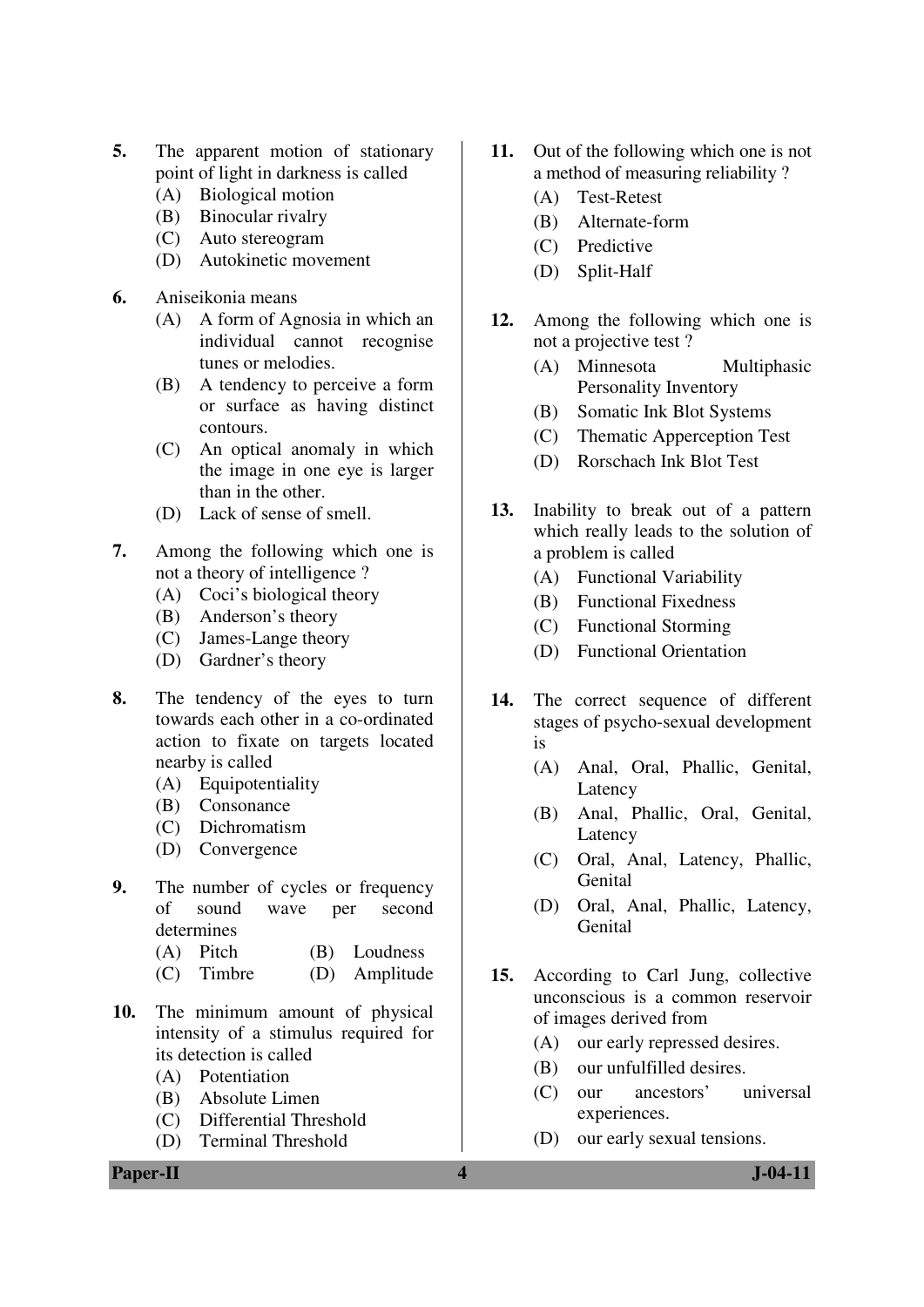- अंधेरे में प्रकाश के स्थायी बिंदु की आभासी गति 5. कहते हैं । को
	- $(A)$  जैविक गति
	- (B) द्विनेत्री प्रतिद्वंद्वता
	- (C) स्व-स्टीरियोग्राम
	- (D) स्वत:गतिक संचलन
- एनीसिकोनिया से तात्पर्य है : 6.
	- अबोधित का एक रूप, जिसमें कोई  $(A)$ व्यक्ति राग या सस्वर को नहीं पहचान पाता है ।
	- (B) किसी रूप या धरातल की ऐसी पूर्वधारणा बनाने की प्रवृत्ति मानो कि वह विशिष्ट रूप रेखा हो ।
	- (C) एक दृष्टि विसंगति है, जिसमें एक आँख से दिखाई देने वाला बिंब दूसरी आँख से दिखाई देने वाले बिंब से बड़ा होता है।
	- (D) घाणशक्ति की कमी ।
- निम्नलिखित में से कौन सा सिद्धांत बुद्धि का 7. सिद्धांत नहीं है ?
	- (A) कोसी का जैविकी सिद्धांत
	- (B) एंडरसन का सिद्धांत
	- (C) जेम्स-लेंगे का सिद्धांत
	- (D) गार्डनर का सिद्धांत
- समीप स्थित लक्ष्यों पर केन्द्रित करने के लिए 8. समन्वय की क्रिया में आँखों की एक दूसरे की ओर करने की प्रवृत्ति कहलाती है :
	- (A) समसंभाव्यता  $(B)$  अनुरूपता
	- (D) अभिसरण  $(C)$  द्विवर्णता
- प्रति सेकेंड ध्वनि तरंग के चक्रों या आवृत्तियों की 9. संख्या निम्नलिखित को निर्धारित करती है
	- $(A)$  पिच ध्वनि उच्चता (B)
	- $(C)$  ध्वनि गुण (D) विस्तीर्णता
- 10. प्रेरक की शारीरिक सघनता की न्यूनतम मात्रा, जो इसका पता लगाने के लिए अपेक्षित है, उसे कहते हैं
	- $(A)$  शक्तिकरण निरपेक्ष सीमा (B)
	- $(C)$  विभेदन देहली (D) सीमांत देहली
- 11. निम्नलिखित में से विश्वसनीयता मापन की विधि कौन सी नहीं है ?
	- (A) परीक्षण पन:परीक्षण
	- (B) वैकल्पिक रूप
	- (C) भविष्य सचक
	- (D) अर्ध-विभाजन
- निम्नलिखित में से प्रक्षेपण परीक्षण कौन सा नहीं  $12.$ हे ?
	- (A) माइनेसोटा बहुचरणीय व्यक्तित्व सूची
	- (B) सोमेटिक स्याही धब्बा प्रणाली
	- (C) थिमेटिक आत्मबोध परीक्षण
	- (D) रोशां स्याही-धब्बा परीक्षण
- उस प्रतिमान को तोडने की असमर्थता. जिससे  $13.$ वास्तव में समस्या का समाधन होता है उसे कहते हैं :
	- $(A)$  कार्यात्मक प्रसरण
	- (B) कार्यात्मक स्थायित्व
	- (C) कार्यात्मक विस्फोट
	- (D) कार्यात्मक अभिमुखीकरण
- मनो-यौन विकास की विभिन्न अवस्थाओं का 14. सही क्रम है :
	- (A) गुदा, मौखिक, लैंगिक. जननांगी. अव्यक्तता
	- (B) गदा, लैंगिक, मौखिक, जननांगी. अव्यक्तता
	- (C) मौखिक, गदा, अव्यक्तता. लैंगिक. जननांगी
	- (D) मौखिक, गुदा, लैंगिक, अव्यक्तता, जननांगी
- 15. कार्ल जुंग के अनुसार 'सामूहिक अचेतन' एक ऐसा काल्पनिक भंडार है, जो निम्नलिखित से प्राप्त होता है
	- $(A)$  हमारी पहले दबाई गई इच्छा
	- (B) हमारी अपूर्ण इच्छा

5

- (C) हमारे पूर्वजों का वैश्विक अनुभव
- (D) हमारा प्रारंभिक यौन तनाव

#### **Paper-II**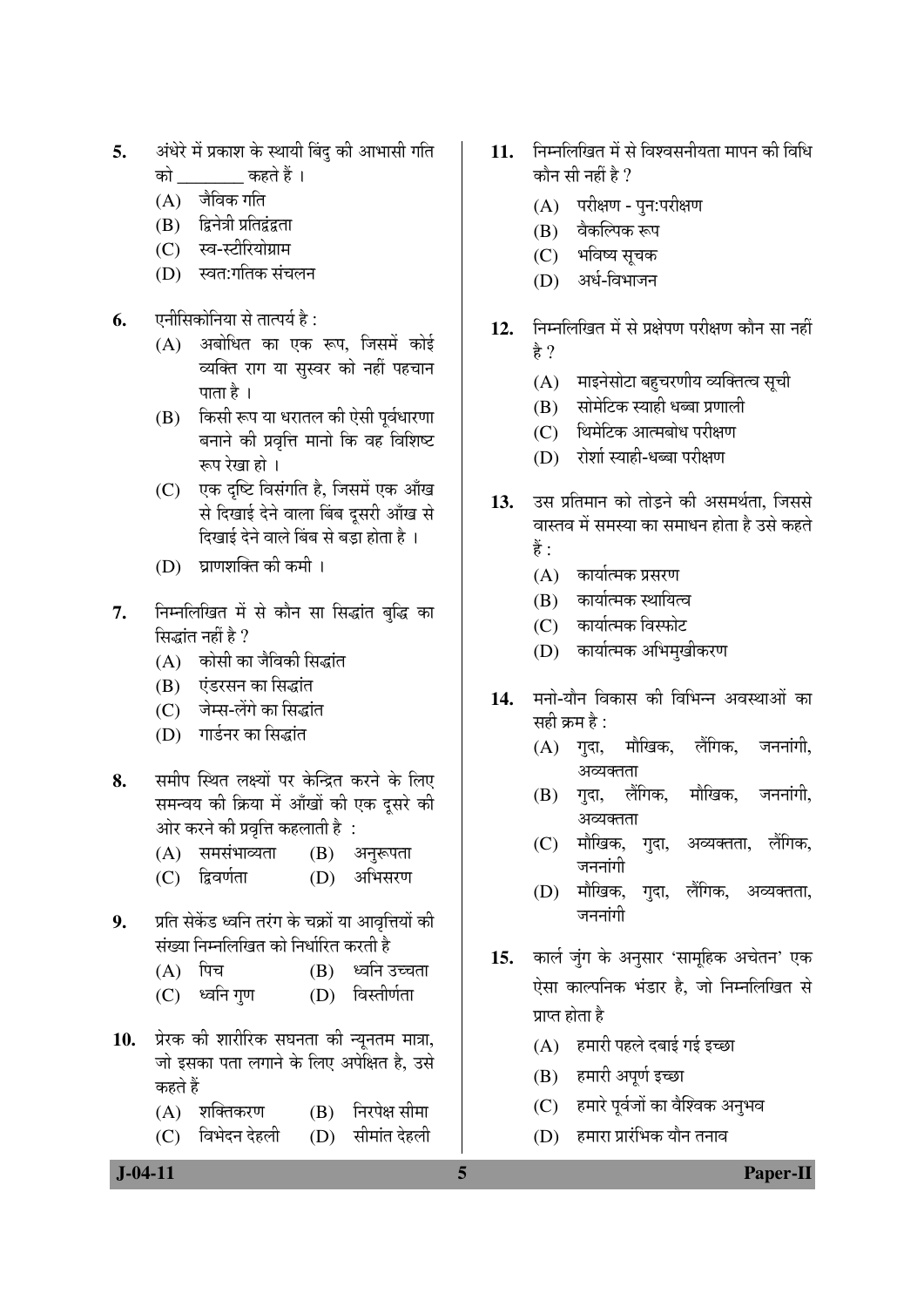- **16.** All our thoughts and feelings about ourselves is an answer to the question "What can I do" are referred to as
	- (A) Self-Concept
	- (B) Self-Esteem
	- (C) Self-Worth
	- (D) Self-Efficacy
- **17.** In Rorschach Ink Blot Test, responses reflect
	- (A) our inner conflicts
	- (B) our inner experience
	- (C) our inner feelings
	- (D) our inner conflicts and feelings
- **18.** The lasting behaviours, thoughts and emotions that specify how do we react and adapt to other people and situations make up our
	- (A) Attitudes
	- (B) Beliefs
	- (C) Personality
	- (D) Intelligence
- **19.** Match List I with List II. **List – I List – II** 
	- (a) Person is driven 1. Traitby unconscious forces, primarily sexual urges Approach
	- (b) Person has a tendency to fulfil his potential 2. Social-Learning Approach
	- (c) Person's ideas, thoughts and belief lead to behaviour 3. Humanistic
	- (d) Person's trait develops in a tendency to behave in a particular way 4. Psychoanalytic Approach

Approach

# **Codes :**

 (a) (b) (c) (d) (A) 1 2 3 4 (B) 2 3 4 1 (C) 3 2 4 1 (D) 4 3 2 1

- **20.** A child's beginning sentences differ from adult's sentences. Such sentences of children are called
	- (A) Phonology
	- (B) Language
	- (C) Communication
	- (D) Telegraphic
- **21.** Language is a special form of
	- (A) Thinking
	- (B) Communication
	- (C) Problem solving
	- (D) Heuristics
- **22.** Choose the correct answer :
	- **Assertion (A) :** Non-Parametric tests are called distribution free tests.
	- **Reason (R) :** Assumptions about the nature of distribution of population are made in Parametric tests.
	- (A) Neither (A) is correct nor (R) is correct.
	- (B) Both (A) and (R) are correct and (R) is the correct explanation of (A).
	- (C) Both (A) and (R) are correct but (R) is not the correct explanation of (A).
	- (D) (A) is false but (R) is correct.
- **23.** Choose the correct answer :
	- **Assertion (A) :** A test having items of high discriminative value shall have high validity Index.
		- **Reason (R) :** Item discrimination means that the item evokes differential responses from two individuals known to be different on the variable being measured.
		- (A) Both (A) and (R) are correct and (R) is the correct explanation of (A).
		- (B) Both (A) and (R) are correct but (R) is not the correct explanation of (A).
		- $(C)$  (A) is correct but  $(R)$  is false.
		- (D) (A) is false but (R) is correct.

**Paper-II 6 J-04-11**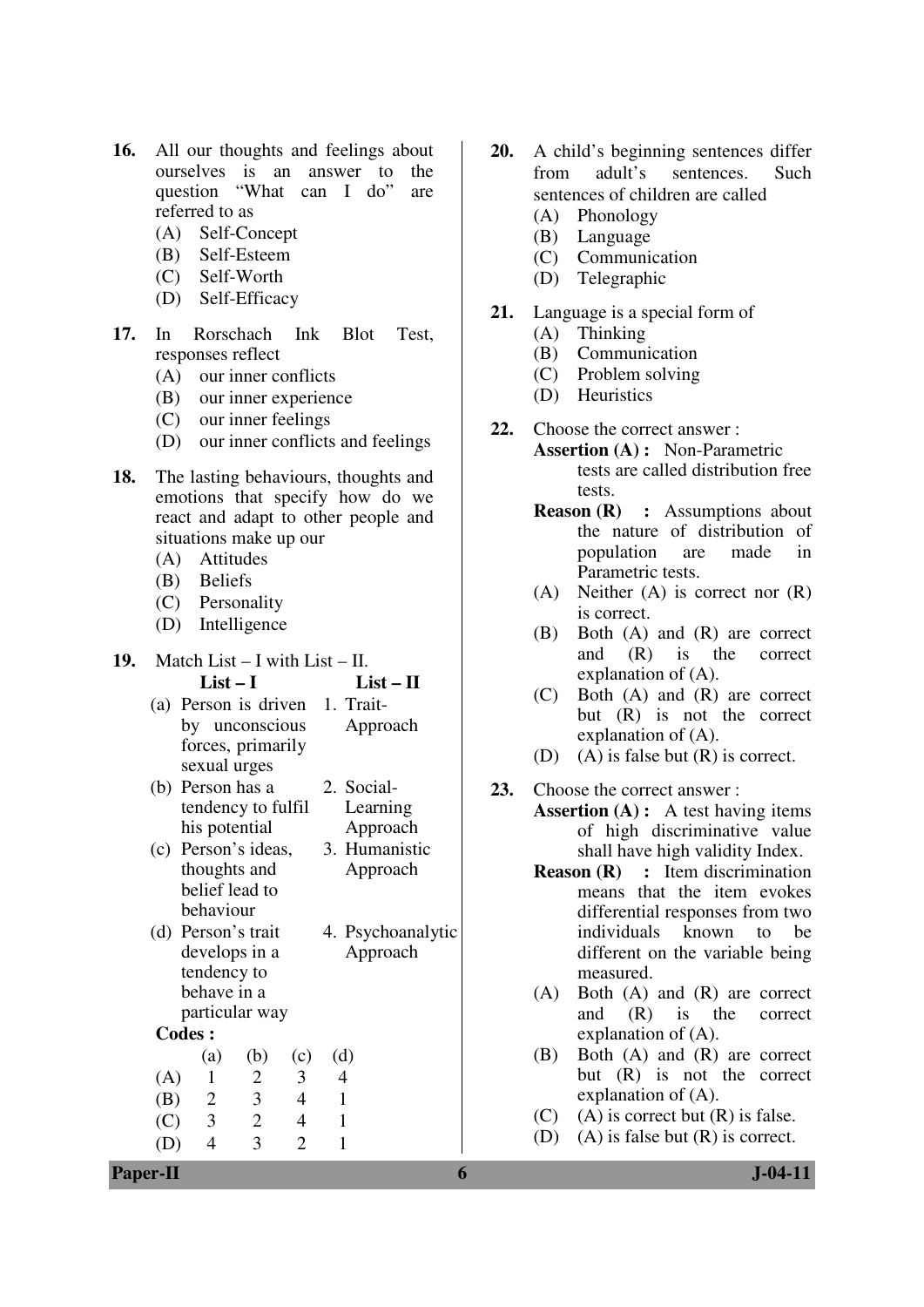- 16. अपने बारे में हमारी सभी सोच और भावना "मैं क्या कर सकता हूँ" के प्रश्न का एक उत्तर है, जिसे निम्नलिखित के रूप में जाना जाता है
	- $(A)$  आत्म-संकल्पना
	- $(B)$  आत्म-सम्मान
	- (C) आत्म-मुल्य
	- (D) आत्म-प्रभावकारिता (क्षमता)
- 17. रोशो स्याही धब्बा परीक्षण के प्रत्युत्तर से निम्नलिखित प्रतिवृत होता है
	- $(A)$  हमारा आंतरिक द्वंद्र
	- (B) हमारा आंतरिक अनुभव
	- $(C)$  हमारी आंतरिक भावना
	- (D) हमारा आंतरिक द्रंद्र और भावना
- 18. ऐसे दीर्घकालिक व्यवहार, विचार और संवेग जो यह बताते हैं कि हम दुसरे व्यक्ति के साथ कैसे प्रतिक्रिया करते हैं और कैसे अनुकूलन करते हैं, हमारा निम्नलिखित गण बताता है
	- $(A)$  अभिवृत्ति  $(B)$  विश्वास / मत
	- (C) व्यक्तित्व (D) बुद्धि
- 19. सूची I को सूची II के साथ सुमेलित करें ।

सूची – I सूची – II

- (a) व्यक्ति जिन अचेतन शक्तियों द्वारा चालित होता है, उनमें मुख्य रूप से यौन प्रयोग हैं । 1. सदगुण उपागम
- (b) व्यक्ति में अपनी अंत:शक्ति को पूरा करने की प्रवृत्ति होती है । 2. सामाजिक য়িয়েতা उपागम
- (c) व्यक्ति के विचार, सोच और विश्वास से उसका व्यवहार बनता है । 3. मानवतावादी उपागम
- (d) तरीका विशेष में व्यवहार 4. मनोविश्लेषक करने की प्रवृत्ति में व्यक्ति उपागम

के सदगण का विकास होता है

æú™ü **:**

|     | (a) | (b) | (c) | (d) |
|-----|-----|-----|-----|-----|
| (A) |     | റ   | 2   |     |
| (B) | 2   | 3   | 4   |     |
| (C) | 3   | ∍   | 4   |     |
|     |     | з   |     |     |

- 20. बच्चे के शुरूआती वाक्य वयस्क के वाक्यों से भिन्न होते हैं । बच्चों के इन वाक्यों को कहते हैं ।
	- $(A)$  स्वरविज्ञान  $(B)$  भाषा
	- (C) संप्रेषण (D) टेलीग्राफिक
- 21. भाषा निम्नलिखित का विशेष रूप है
	- $(A)$  चिंतन
	- $(B)$  संप्रेषण
	- $(C)$  समस्या समाधान
	- (D) अन्वेषण/स्वानुभुविकी
- **22.** सही उत्तर चुनिए :

**अभिकथन (A):** अप्राचलिक परीक्षण को वितरण-मुक्त परीक्षण भी कहते हैं ।

**कारण (R) :** प्राचलिक परीक्षण में समष्टि के वितरण की प्रकृति के बारे  $\vec{H}$  अनुमान लगाए जाते हैं ।

- $(A)$  −  $\exists$   $\exists$   $\exists$   $(A)$   $\forall$   $\forall$   $\exists$   $\exists$   $\exists$   $\exists$   $\exists$   $(R)$
- (B) (A) और  $(R)$  दोनों सही हैं और  $(R)$ . (A) की सही व्याख्या है ।
- (C)  $(A)$  और  $(R)$  दोनों सही हैं लेकिन  $(R)$ . (A) की सही व्याख्या नहीं है ।
- (D)  $(A)$  गलत है लेकिन (R) सही है ।
- 23. सही उत्तर चुनिए :

आभकथन (A): उच्च विभेदक मुल्य की मदों वाला परीक्षण का उच्च वैध सचक होगा ।

- **कारण (R) :** मद विभेदन से तात्पर्य है, परिवर्त्य को मापने पर दो अलग-अलग व्यक्तियों से
	- उस मद के संबंध में अलग-

अलग उत्तर प्राप्त होते हैं ।

- (A)  $(A)$  और  $(R)$  दोनों सही हैं और  $(R)$ , (A) की सही व्याख्या है।
- (B)  $(A)$  और  $(R)$  दोनों सही हैं लेकिन  $(R)$ , (A) की सही व्याख्या नहीं है ।
- (C)  $(A)$  सही है लेकिन (R) गलत है ।
- (D)  $(A)$  गलत है लेकिन (R) सही है ।

 **J-04-11 7 Paper-II**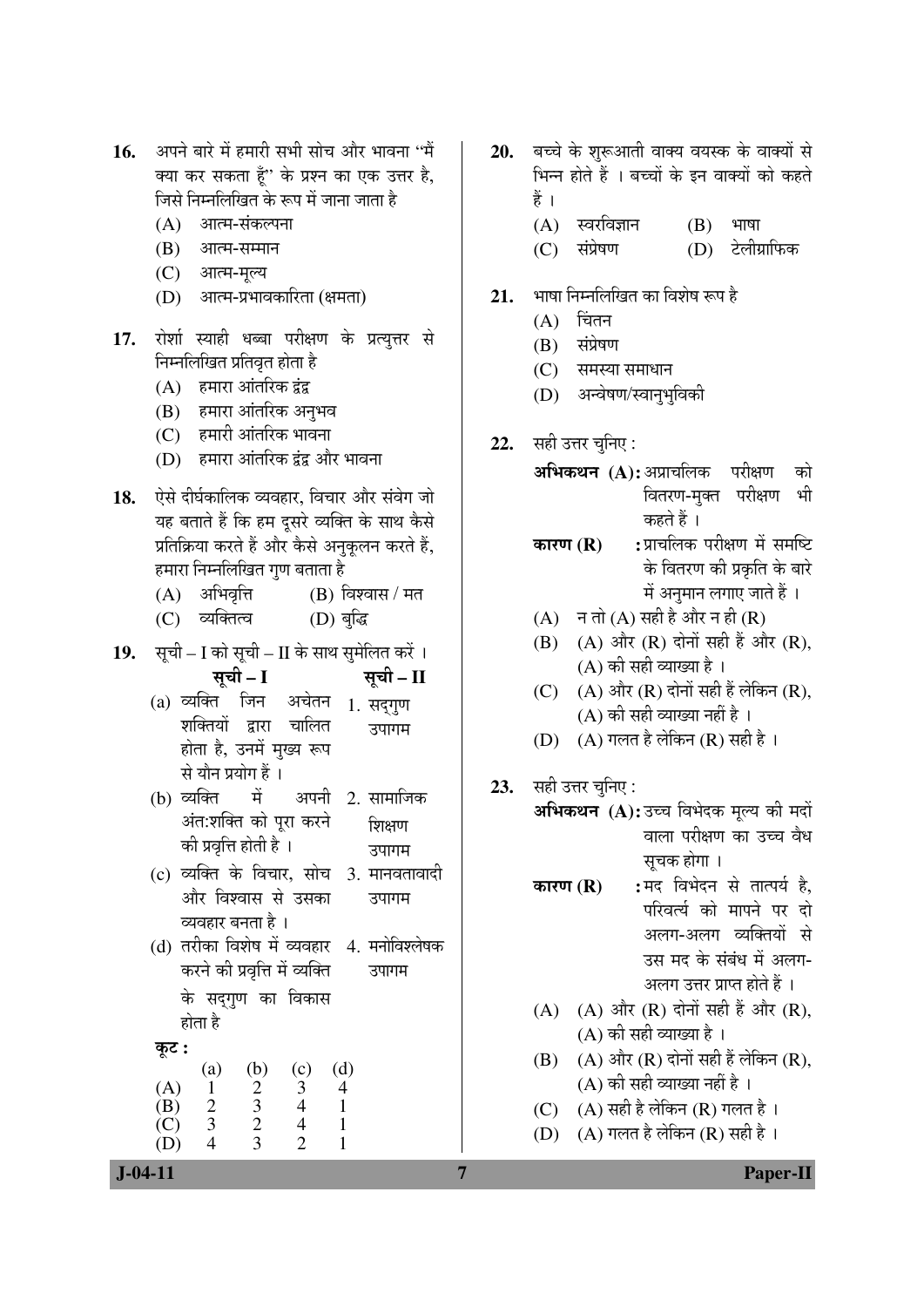- **24.** Arrange the following research methods in order of their increasing potential to find causal relationships :
	- 1. Experiments
	- 2. Field Studies
	- 3. Surveys
	- 4. Quasi-Experiments
	- (A) 1 2 3 4
	- (B) 3 2 4 1
	- (C) 3 4 2 1
	- (D) 1 3 2 4
- **25.** Arrange in chronological order from earlier to recent the publication of following tests of personality :
	- 1. Eysenck's Personality Inventory
	- 2. Eysenck's Personality Profiler
	- 3. Eysenck's Personality Questionnaire
	- 4. Maudsley Personality Inventory
	- (A)  $1 \t 2 \t 3 \t 4$ <br>(B)  $3 \t 2 \t 1 \t 4$
	- (B) 3 2 1 4
	- (C) 4 3 2 1
	- (D) 4 1 3 2

# **26.** Match List – I with List – II.

- **List I List II**  (a) Time sampling 1. Ex-Post Facto Studies
- (b) Double Blind 2. Case studies
- (c) Natural Settings 3. Observation
- (d) Biographic Records 4. Experiment

## **Codes :**

|     | (a)            | (b) | (c) | (d)                   |
|-----|----------------|-----|-----|-----------------------|
| (A) | 4              |     | 3   | $\mathcal{D}_{\cdot}$ |
| (B) | $\overline{2}$ | 4   |     | 3                     |
| (C) | 3              | 4   |     | $\mathcal{D}_{\cdot}$ |
| (D) | 4              | 3   | 2   |                       |

- **27.** Event sampling is characteristic of
	- (A) Quasi-Experiments
	- (B) Case Study
	- (C) Observation
	- (D) Interview
- **28.** There is a direct relationship between the reliability of a test and its length :
	- (A) This statement is always true.
	- (B) This statement is false.
	- (C) This statement is true under certain conditions.
	- (D) This relationship does not hold.
- **29.** Parameter is
	- (A) Characteristic of a sample.
	- (B) Characteristic of a population.
	- (C) Assumption of a Parametric tests.
	- (D) Characteristic of a Parametric test.
- **30.** Intelligence Quotient (I.Q.) is a
	- (A) Norm
	- (B) Raw score
	- (C) Score of Verbal Intelligence
	- (D) Score of Non-Verbal Intelligence
- **31.** Choose the correct answer :
	- **Assertion (A) :** Interlocking of internal personal factors and environment influence individual's behaviour.
		- **Reason (R) :** Behaviour is determined only by innate factors.
		- (A) Both (A) and (R) are correct<br>and  $(R)$  is the correct and (R) is the correct explanation of (A).
		- (B) (A) is correct but  $(R)$  is not.
		- (C) Both (A) and (R) are incorrect.
		- (D) Both (A) and (R) are correct but (R) is not the correct explanation of (A).
- **32.** Match List I with List II.

|               |                                 | $List-I$ |     |                |  | $List - II$ |  |
|---------------|---------------------------------|----------|-----|----------------|--|-------------|--|
|               | (a) Method of Loci<br>1. Miller |          |     |                |  |             |  |
|               | (b) Information                 |          |     |                |  | 2. Cicero   |  |
|               | Processing                      |          |     |                |  |             |  |
|               | (c) Method of Chunking          |          |     |                |  | 3. Murdoc   |  |
|               | (d) Recurrency Effect           |          |     |                |  | 4. Atkinson |  |
| <b>Codes:</b> |                                 |          |     |                |  |             |  |
|               | (a)                             | (b)      | (c) | (d)            |  |             |  |
| (A)           | 2                               | 4        | 1   | 3              |  |             |  |
| (B)           | 3                               | 4        | 1   | $\overline{2}$ |  |             |  |
| (C)           | $\overline{\mathbf{3}}$         | 1        | 4   | 2              |  |             |  |
|               |                                 | 2        |     |                |  |             |  |
|               |                                 |          |     |                |  |             |  |

**Paper-II 8 J-04-11**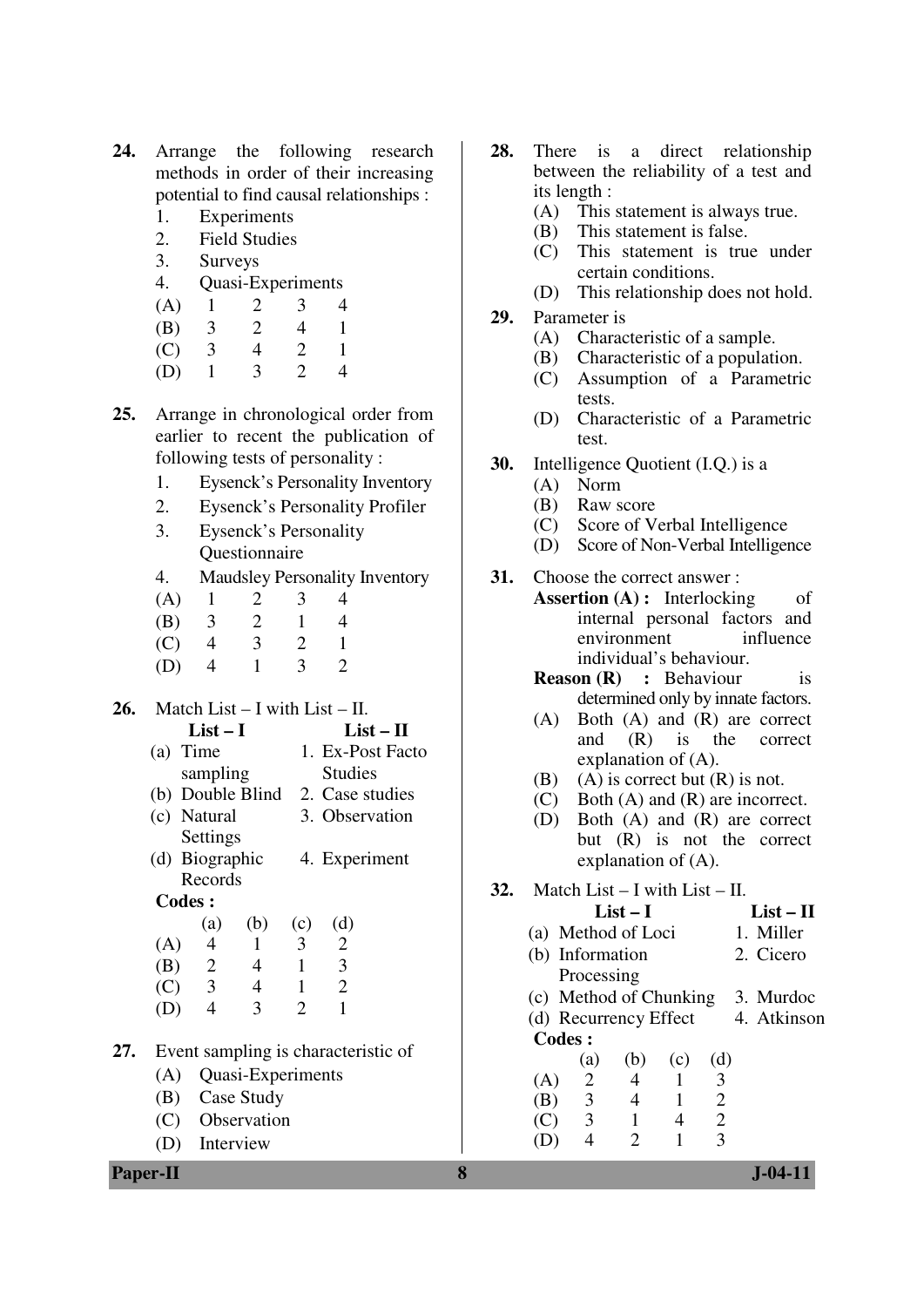- नैमित्तिक संबंधों का पता लगाने के लिए उनकी 24. बढ़ती हुई शक्ति के क्रम में निम्नलिखित अनसंधान विधियों को व्यवस्थित कीजिए:
	- परीक्षण 1.
	- 2. फील्ड अध्ययन
	- सर्वेक्षण 3.
	- अर्ध-परीक्षण  $\overline{4}$ .
	- $(A)$  $\mathbf{1}$  $\overline{2}$ 3  $\overline{4}$  $\overline{2}$  $\mathbf{1}$ (B)  $\overline{3}$  $\overline{4}$ 2  $\overline{4}$
	- $(C)$ 3  $\mathbf{1}$  $\overline{\mathcal{E}}$  $\mathfrak{D}$  $(D)$  $\mathbf{1}$  $\Delta$
- व्यक्तित्व के निम्नलिखित परीक्षणों के प्रकाशन  $25.$ को पूर्व से आज तक के कालक्रम में व्यवस्थित करें
	- आइसेनक की व्यक्तित्व सची  $1.$
	- आइसेनक का व्यक्तित्व विवरण 2.
	- आइसेनक की व्यक्तित्व प्रश्नावली  $\mathcal{E}$
	- माडस्ले की व्यक्तित्व सची  $\overline{4}$ .
	- $(A)$  $\mathbf{1}$  $\overline{2}$ 3  $\overline{\mathcal{A}}$
	- (B)  $\mathcal{R}$  $\mathcal{D}_{\alpha}$  $\mathbf{1}$  $\overline{\mathbf{4}}$
	- $\overline{4}$ 3  $\mathcal{D}_{\alpha}$  $\mathbf{1}$  $(C)$
	- $\overline{4}$  $\mathbf{1}$ 3  $\overline{2}$ (D)
- सूची I को सूची II के साथ सुमेलित करें । 26. सूची – I सूची – II
	- (a) समय प्रतिदर्श 1. कार्योत्तर अध्ययन
	- (b) डबल ब्लांइड 2. केस अध्ययन
	- (c) प्राकृतिक परिपेक्ष 3. प्रेक्षण
	- (d) जीवन-वृत्तांत का 4. परीक्षण रिकार्ड

# कूट :

|     | (a) | (b) | (c) | (d) |
|-----|-----|-----|-----|-----|
| (A) | 4   | 1   | 3   | 2   |
| (B) | 2   | 4   | 1   | 3   |
| (C) | 3   | 4   | 1   | 2   |
| (D) | 4   | 3   | 2   | 1   |
|     |     |     |     |     |

- घटना प्रदर्श निम्नलिखित की विशेषता है  $27.$ 
	- $(A)$  अर्ध-परीक्षण
	- केस अध्ययन (B)
	- $(C)$ प्रेक्षण

 $J - 04 - 11$ 

(D) साक्षात्कार

- किसी परीक्षण की विश्वसनीयता और उसकी **28.** लंबाई के बीच सीधा संबंध है
	- $(A)$  यह कथन हमेशा सही है।
	- $(B)$  यह कथन गलत है।
	- (C) कुछ स्थितियों में यह कथन सही है।
	- (D) यह संबंध नहीं होता है।
- प्राचाल है 29.
	- $(A)$  प्रतिदर्श की विशेषता
	- (B) समष्टी की विशेषता
	- (C) प्राचालिक परीक्षण की कल्पना
	- (D) प्राचालिक परीक्षण की विशेषता
- बौद्धिक प्राप्तांक (आई. क्यू.) है 30.
	- $(A)$  मानदंड
	- (B) कच्चा समंक
	- (C) मौखिक बद्धि का समंक
	- (D) अमौखिक बुद्धि का समंक
- **31.** सही उत्तर चूनिए:
	- अभिकथन (A):आंतरिक वैयक्तिक कारकों और पर्यावरण की अन्तर्क्रिया व्यक्ति के व्यवहार को प्रभावित करती हैं
		- निर्धारण कारण $(R)$ : व्यवहार का जन्मजात कारकों द्रारा ही होता है
		- (A) (A) और (R) दोनों सही हैं और (R).  $(A)$  की सही व्याख्या है।
		- $(B)$   $(A)$  सही है लेकिन  $(R)$  सही नहीं है ।
		- (C)  $(A)$  और  $(R)$  दोनों गलत हैं।
		- (D)  $(A)$  और  $(R)$  दोनों सही हैं लेकिन  $(R)$ ,  $(A)$  की सही व्याख्या नहीं है ।
- 32. सूची – I को सूची – II के साथ सुमेलित करें ।
	- सची II 1 मिलर 2. सिसरो
	- 3. मरडोक
	- 4. औटकिंसन (d) आवर्ती प्रभाव

 $\overline{3}$ 

 $(c)$   $(d)$ 

 $\mathbf{1}$ 

कट : (a) (b)

सची - I

(a) स्थानक स्थानक विधि

(b) सूचना प्रक्रिया

 $\overline{\mathcal{A}}$ 

 $(D)$ 

(c) खंडन विधि

| (A) | 2 | 4 |   | 3 |
|-----|---|---|---|---|
| (B) | 3 | 4 |   | 2 |
| (C) | 3 |   | 4 | 2 |

 $\mathcal{D}_{\alpha}$ 

**Paper-II** 

9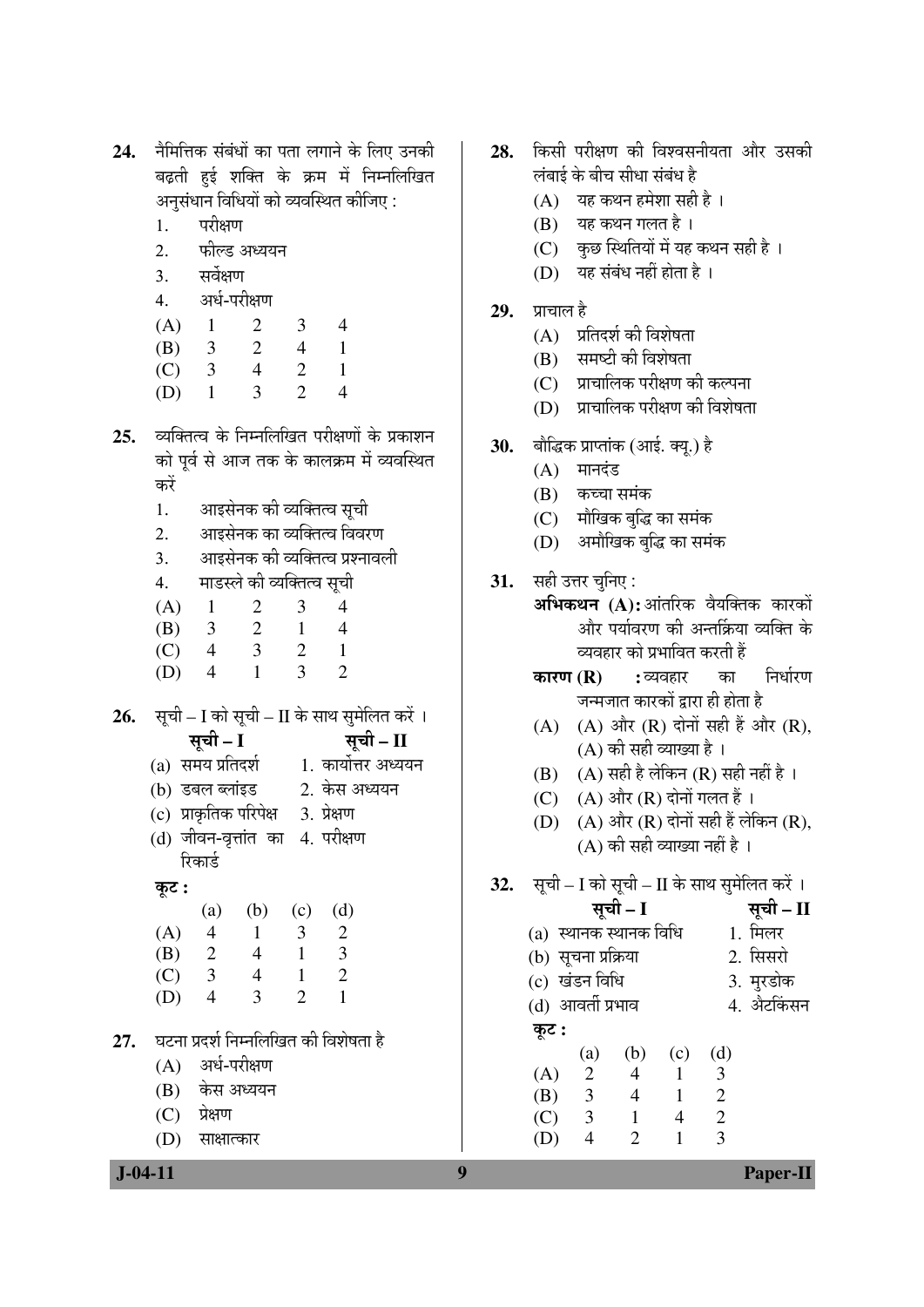| 33. Match List $- I$ with List $- II$ . |  |
|-----------------------------------------|--|
|-----------------------------------------|--|

|     | $List-I$                |                          |                | $List-II$           |
|-----|-------------------------|--------------------------|----------------|---------------------|
|     | (a) Variable            |                          |                | 1. Reinforcement is |
|     | Ratio                   |                          |                | given after a pre-  |
|     | Schedule                |                          |                | determined          |
|     |                         |                          |                | number of           |
|     |                         |                          |                | responses.          |
|     | (b) Variable            |                          |                | 2. Reinforcement is |
|     | Interval                |                          |                | given at the end    |
|     | schedule                |                          |                | of predetermined    |
|     |                         |                          |                | time periods.       |
|     | (c) Fixed               |                          |                | 3. Reinforcement is |
|     | Interval                |                          |                | given after any     |
|     | Schedule                |                          |                | number<br>оf        |
|     |                         |                          |                | responses.          |
|     | (d) Fixed Ratio         |                          |                | 4. Reinforcement is |
|     | Schedule                |                          |                | given at the end    |
|     |                         |                          |                | of varying time     |
|     |                         |                          |                | periods.            |
|     | <b>Codes:</b>           |                          |                |                     |
|     | (a)                     | (b)                      | (c)            | (d)                 |
| (A) | 3                       | 2                        | 4              | 1                   |
| (B) | $\overline{\mathbf{3}}$ | $\overline{\mathcal{A}}$ | $\mathbf{1}$   | $\overline{2}$      |
| (C) | $\overline{\mathbf{3}}$ | $\overline{4}$           | $\overline{2}$ | $\mathbf{1}$        |
| (D) | $\overline{4}$          | 3                        | $\overline{2}$ | 1                   |

- **34.** Choose the correct answer :
	- **Assertion (A):** The probability of recall of individual items is a function of their position in the learning list.
	- **Reason (R)** : Free recall is the most frequently used method of testing memory.
	- (A) (A) is correct but  $(R)$  is wrong.
	- (B) Both (A) and (R) are wrong.
	- (C) Both (A) and (R) are correct but (R) is not the correct explanation of (A).
	- (D) Both (A) and (R) are correct and (R) is the correct explanation of (A).
- **35.** Choose the correct answer :
	- **Assertion (A) :** It is easier to learn the word COW as compared to the word WOC.
	- **Reason (R) :** Meaningful words are easier to learn as compared to non-sense syllables.
	- (A) Both (A) and (R) are correct and (R) is the correct explanation of (A).
	- (B) Both (A) and (R) are correct but (R) is not the correct explanation of (A).
	- (C) (A) is true but  $(R)$  is false.
	- (D) (A) is false but (R) is true.
- **36.** The correct sequence of different forms of defense mechanism in terms of their increasing frequencies of use is
	- (A) Repression, reaction formation, regression, projection, rationalization, displacement.
	- (B) Repression, regression, projection, rationalization, reaction formation, displacement
	- (C) Repression, regression, reaction formation, projection rationalization, displacement
	- (D) Repression, regression, reaction formation, rationalization, projection, displacement.
- **37.** Choose the correct answer :
	- **Assertion (A) :** Episodic memory consists of long-term memories of specific things that occurred at specific times, places or occasions.
		- **Reason (R)** : The episodes have logical organizations.
		- (A) (A) is correct but  $(R)$  is wrong.
		- (B) Both (A) and (R) are wrong.
		- (C) Both (A) and (R) are correct and (R) is the correct explanation of (A).
		- (D) Both (A) and (R) are correct but (R) is not the correct explanation of (A).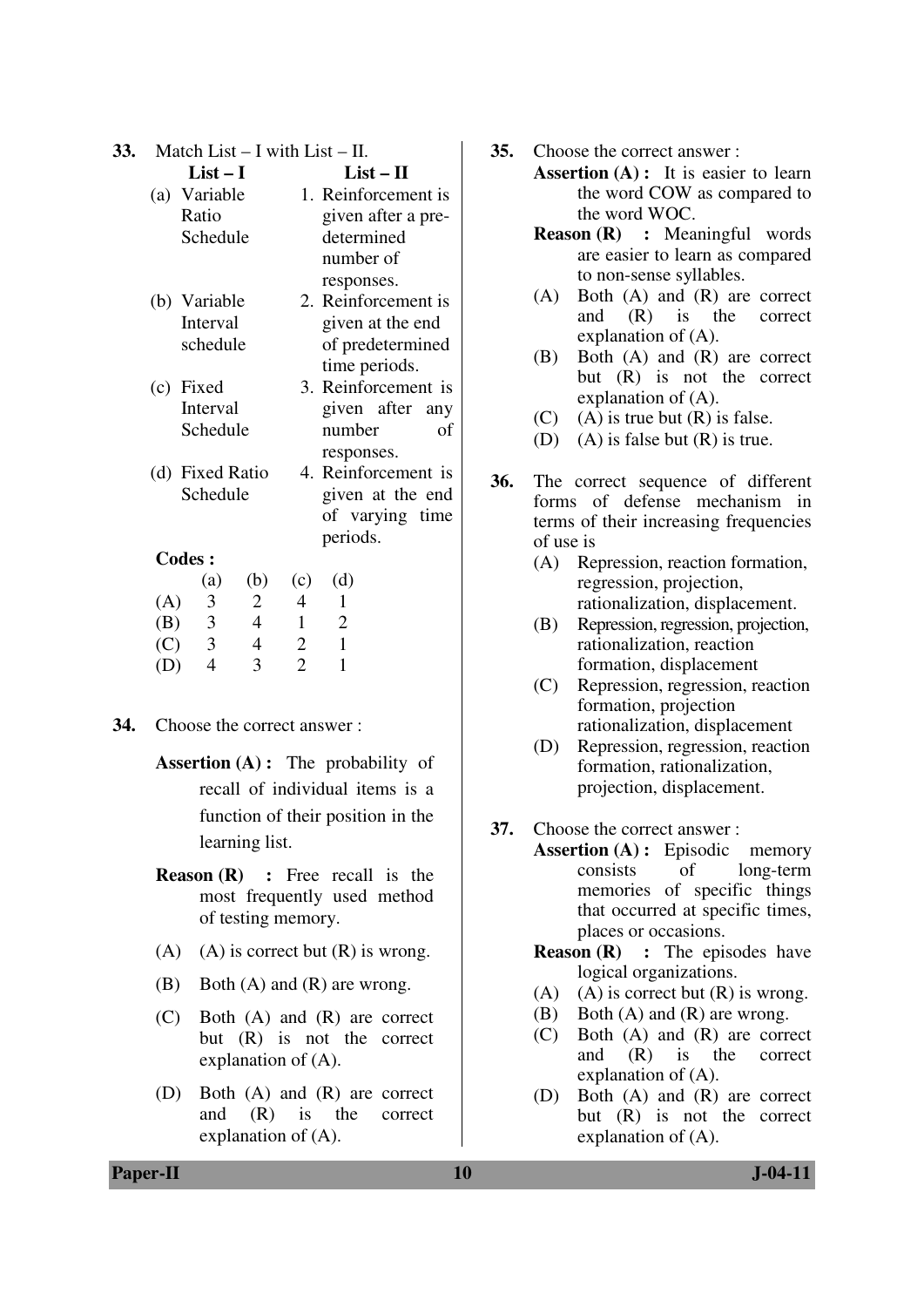| 33. |                       |                                     |                                  |                       |                     | सूची – I को सूची – II के साथ सुमेलित करें ।                                  |  | 35. | सही र           |
|-----|-----------------------|-------------------------------------|----------------------------------|-----------------------|---------------------|------------------------------------------------------------------------------|--|-----|-----------------|
|     |                       | सूची - I                            |                                  |                       |                     | सूची - II                                                                    |  |     | अभि             |
|     |                       | (a) परिवर्तनीय<br>अनुपात<br>अनूसूची |                                  |                       |                     | 1. दिए गए उत्तरों को पूर्व-<br>निर्धारित करने के बाद<br>प्रबलन दिया जाता है। |  |     | कारण            |
|     |                       | (b) परिवर्तनीय<br>अंतर अनुसूची      |                                  |                       |                     | 2. पूर्व-निर्धारित समय की<br>समाप्ति पर प्रबलन दिया                          |  |     | (A)             |
|     |                       |                                     |                                  |                       | जाता है ।           |                                                                              |  |     | (B)             |
|     |                       | (c) नियत अंतर<br>अनुसूची            |                                  |                       | दिया जाता है ।      | 3. भिन्न-भिन्न संख्याओं के<br>उत्तरों के बाद प्रबलन                          |  |     | (C)<br>(D)      |
|     |                       | अनुसूची                             | (d) नियत अनुपात                  |                       | है ।                | 4. भिन्न समय अंतराल के<br>बाद प्रबलन दिया जाता                               |  | 36. | रक्षा र<br>अनुस |
|     | कूट :                 |                                     |                                  |                       |                     |                                                                              |  |     | (A)             |
|     | (A)                   | (a)<br>$\overline{\mathbf{3}}$      | (b)<br>2                         | (c)<br>$\overline{4}$ | (d)<br>$\mathbf{1}$ |                                                                              |  |     | (B)             |
|     |                       | (B) 3 4                             |                                  | $\mathbf{1}$          | $\overline{2}$      |                                                                              |  |     |                 |
|     |                       | (C) 3 4                             |                                  |                       | $2 \quad 1$         |                                                                              |  |     | (C)             |
|     | $(D)$ 4               |                                     | 3                                | $\overline{2}$        | $\mathbf{1}$        |                                                                              |  |     | (D)             |
|     | 34. सही उत्तर चुनिए : |                                     |                                  |                       |                     |                                                                              |  |     |                 |
|     |                       |                                     |                                  |                       |                     | अभिकथन (A): किसी मद विशेष को                                                 |  | 37. | सही र           |
|     |                       |                                     |                                  |                       |                     | पुनस्मरण करने की संभावना अधिगम<br>सूची में उसकी स्थिति का प्रकार्य है ।      |  |     | अभि             |
|     | कारण $(R)$            | विधि है ।                           |                                  |                       |                     | :स्वच्छन्द पुनस्मरण सर्वाधिक<br>उपयोग में लाई जाने वाली स्मृति परीक्षण       |  |     |                 |
|     | कूट :                 |                                     |                                  |                       |                     |                                                                              |  |     | कारण            |
|     | (A)                   |                                     | $(A)$ सही है लेकिन $(R)$ गलत है। |                       |                     |                                                                              |  |     |                 |
|     | (B)                   |                                     | (A) और (R) दोनों गलत हैं ।       |                       |                     |                                                                              |  |     | (A)<br>(B)      |
|     | (C)                   |                                     | (A) की सही व्याख्या नहीं है ।    |                       |                     | $(A)$ और $(R)$ दोनों सही हैं लेकिन $(R)$ ,                                   |  |     | (C)             |
|     | (D)                   |                                     | (A) की सही व्याख्या है ।         |                       |                     | (A) और (R) दोनों सही हैं और (R),                                             |  |     | (D)             |
|     | $J - 04 - 11$         |                                     |                                  |                       |                     |                                                                              |  |     |                 |

उत्तर चनिए :

- **कथन (A):**WOC शब्द की तुलना में COW शब्द याद करना आसान है।
- :बेतके अक्षरों की तलना में  $\mathbf{T}(\mathbf{R})$ सधिक शब्द सीखना आसान होता है ।
- (A) और (R) दोनों सही हैं और (R),  $(A)$  की सही व्याख्या है।
- $(A)$  और  $(R)$  दोनों सही हैं लेकिन  $(R)$ . (A) की सही व्याख्या नहीं है ।
- $(A)$  सही है लेकिन  $(R)$  गलत है।
- $(A)$  गलत है लेकिन  $(R)$  सही है।
- युक्तियों के उपयोग को बढ़ती आवृत्तियों के ग़र क्रम में लगाएँ
	- दमन, प्रतिक्रिया विधान, प्रतिगमन, प्रक्षेपण. अभिनवीकरण. विस्थापन
	- दमन. प्रतिगमन. प्रक्षेपण. अभिनवीकरण. प्रतिक्रिया विधान. विस्थापन
	- दमन, प्रतिगमन, प्रतिक्रिया विधान, प्रक्षेपण, अभिनवीकरण, विस्थापन
	- दमन, प्रतिगमन, प्रतिक्रिया विधान, अभिनवीकरण, प्रक्षेपण, विस्थापन
- उत्तर चुनिए :
	- **कथन (A):**घटना की याद में उस वस्त् विशेष की दीर्घकालिक यादें होती हैं, जो समय, स्थान या अवसर विशेष में घटित हुई हो ।
	- : घटनाओं के तर्कसंगत  $\overline{\pi}$  (R) संगठन होते हैं ।
	- $(A)$  सही है लेकिन  $(R)$  गलत है।
	- $(A)$  और  $(R)$  दोनों गलत हैं।
	- (A) और (R) दोनों सही हैं और (R),  $(A)$  की सही व्याख्या है।
	- (A) और (R) दोनों सही हैं लेकिन (R).  $(A)$  की सही व्याख्या नहीं है ।

**Paper-II**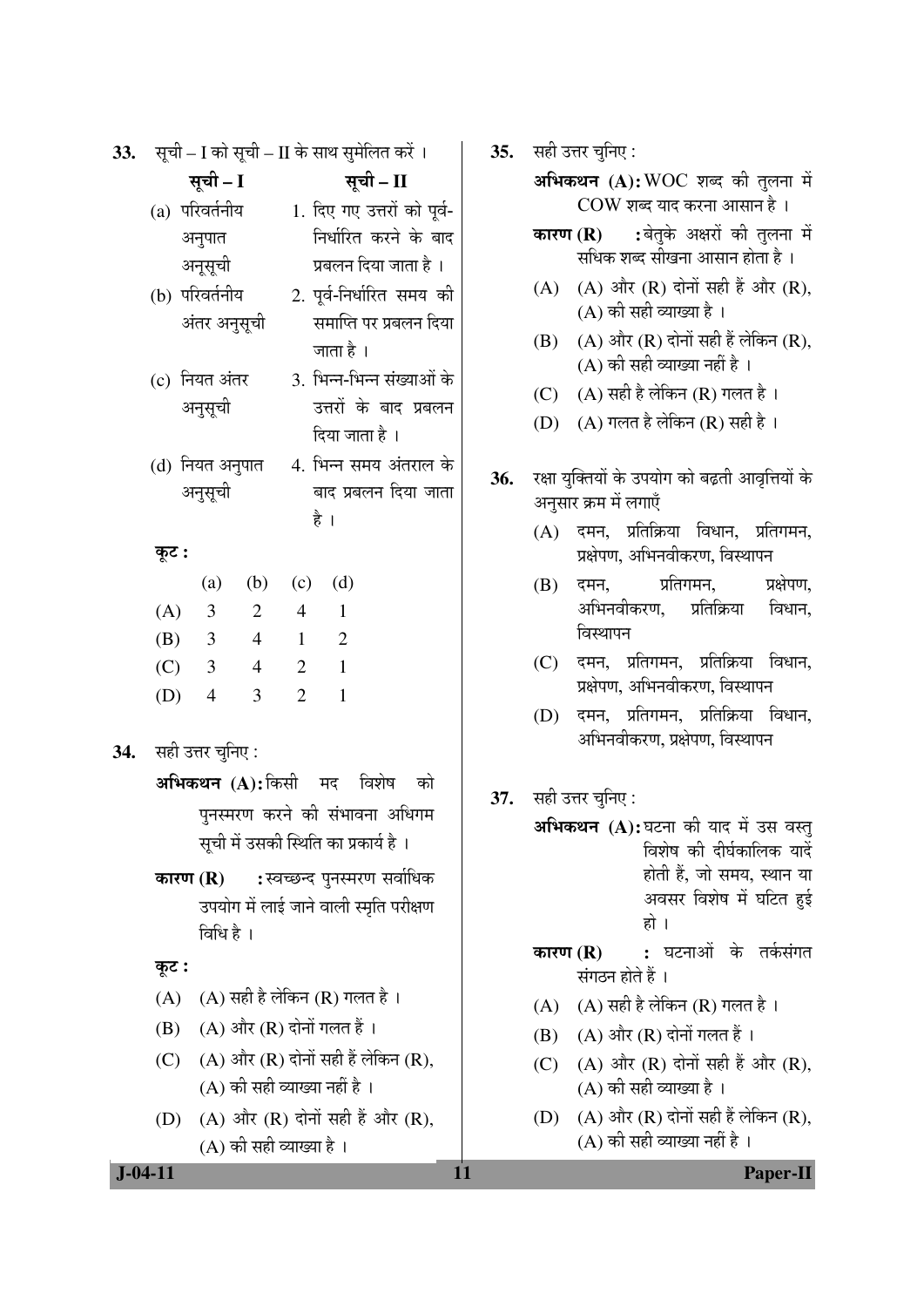- **38.** Which of the following is an indication of over learning ?
	- (A) Speed of Response
	- (B) Accuracy of Response
	- (C) Resistance to Decay
	- (D) All of the above
- **39.** A stimulus or event, when its termination is contingent to a response increases the likelihood of the occurrence of the response, is a
	- (A) Primary Reinforcer
	- (B) Negative Reinforcer
	- (C) Secondary Reinforcer
	- (D) Positive Reinforcer
- **40.** When Raju was thirteen months old he could not walk properly. But now at the age of two, he walks around with ease. This is result of
	- (A) Growth
	- (B) Practice
	- (C) Learning
	- (D) Maturation
- **41.** Which of these is the most sensitive measure of memory ?
	- (A) Recognition
	- (B) Cued-Recall
	- (C) Re-learning (Saving)
	- (D) Recall
- **42.** In emotional response \_\_\_\_\_\_\_\_\_ shall occur.
	- (A) increase in sweat gland activity
	- (B) lowering of skin resistance
	- (C) rise in skin conductance
	- (D) all the above
- **43.** Choose the correct sequencing of 'States of Being' as per decreasing level of arousal :
	- (A) Coma, Relaxed, Drowsy, Mania
	- (B) Mania, Relaxed, Drowsy, Coma
	- (C) Coma, Mania, Drowsy, Relaxed
	- (D) Relaxed, Coma, Drowsy, Mania
- **44.** Choose the correct answer :
	- **Assertion (A) :** Brain is the most important organ for sex motivation.
	- **Reason (R)** : People with spinal cord injury with a loss of genital stimulation do have sex motivation.
	- (A) Neither (A) is correct nor (R) is correct.
	- (B) Both (A) and (R) are correct and (R) is the correct explanation of (A).
	- (C) Both (A) and (R) are correct but (R) is not the correct explanation of (A).
	- (D) (A) is correct but  $(R)$  is not.
- **45.** Arrange as per their temporal occurrence the following four processes as per James-Lange theory of emotion and choose the correct answer :
	- 1. Viscera to Neocortex.
	- 2. Skeletal muscle to Neocortex.
	- 3. Receptor to Neo cortex.
	- 4. Neocortex to skeletal muscle and viscera.
	- (A) 3 1 2 4
	- (B) 4 2 1 3
	- (C) 3 4 2 1
	- (D) 3 2 1 4

**Paper-II 12 J-04-11**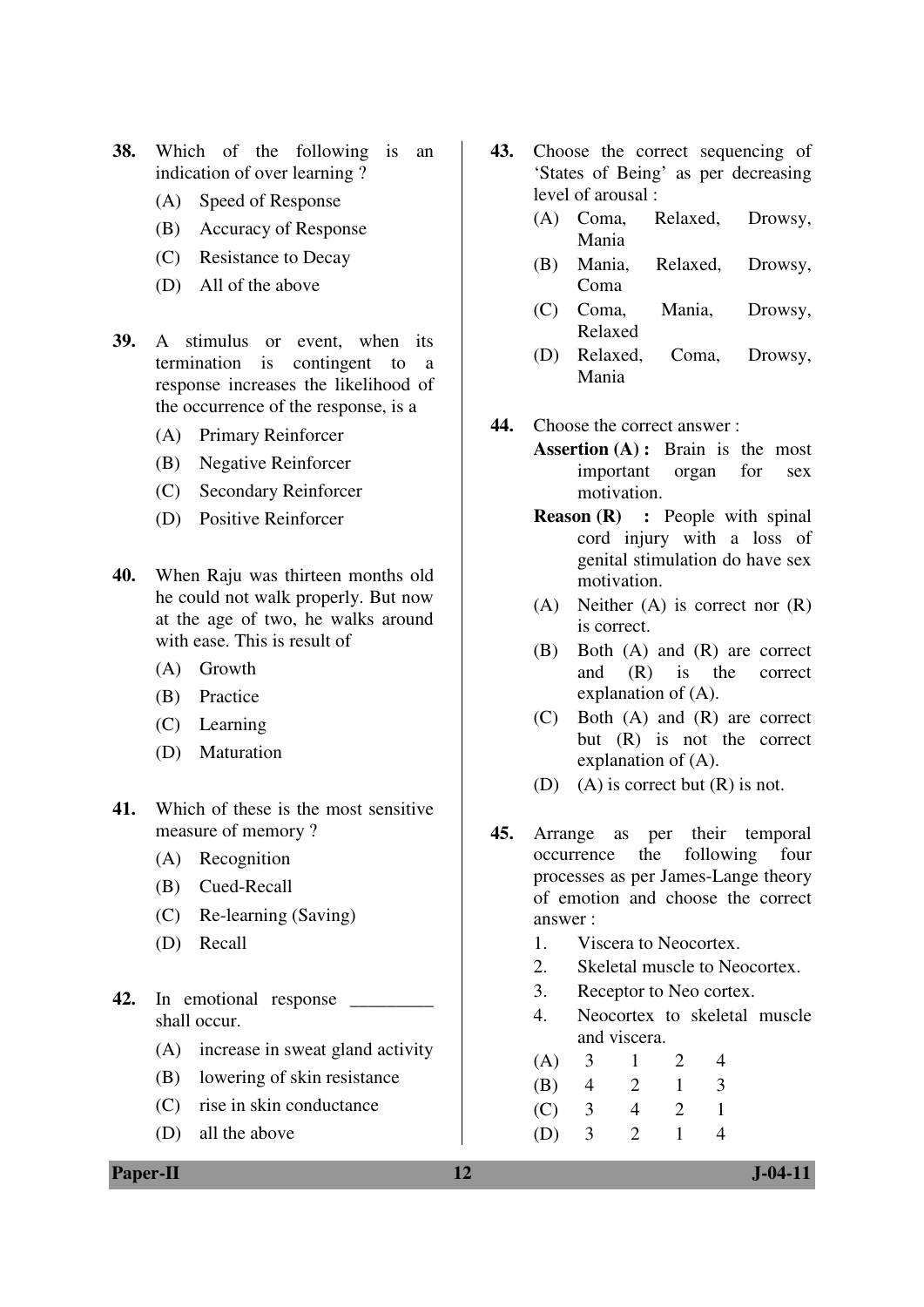- 38. शिक्षण के बाद निम्नलिखित में से कौन सा संकेतन है  $?$ 
	- $(A)$  उत्तर की गति
	- $(B)$  उत्तर की यथार्थता
	- $(C)$  ह्रासकाल के प्रति प्रतिरोधक
	- (D) उपर्युक्त सभी
- 39. कोई प्रेरणा या घटना, जब वह किसी उत्तर की आकस्मिकता की समाप्ति होती है, वह उस उत्तर <u>के घटित होने की संभावना को निम्नलिखित रूप</u> में बढ़ा देता है
	- $(A)$  प्राथमिक प्रबलक
	- $(B)$  नकारात्मक प्रबलक
	- $(C)$  गौण प्रबलक
	- (D) सकारात्मक प्रबलक
- 40. जब राज तेरह माह का था वह ठीक से नहीं चल सकता था. लेकिन अब वह दो वर्ष का है. वह आसानी से इधर-उधर चलता है । यह −<br>निम्नलिखित के कारण होता है ।
	- (A) संवृद्धि (B) अभ्यास
	- (C) शिक्षण (D) परिपक्वता
- 41. स्मरण-शक्ति का सबसे अधिक संवेदनशील उपाय निम्नलिखित में से कौन सा है ?
	- $(A)$  प्रत्यभिज्ञान
	- $(B)$  संकेत पुनर्स्मरण
	- (C) पन:शिक्षण (अपवाद)
	- (D) पुनर्स्मरण
- **42.** संवेगात्मक उत्तर में होगी ।
	- $(A)$  श्वेद ग्रंथि की क्रिया में वृद्धि
	- $(B)$  त्वचा की प्रतिरोधकता में कमी
	- (C) त्वचा चालकत्व में वृद्धि
	- (D) उपर्युक्त सभी
- 43. उत्तेजना की कमी के स्तर के अनुसार "होने वाली स्थिति" का सही क्रम चनिए ।
	- $(A)$  अतिमूर्छा, विश्राम, उनींदा, उन्माद
	- $(B)$  उन्माद, विश्राम, उनींदा, अतिमूर्छा
	- (C) अतिमूर्छा, उन्माद, उनींदा, विश्राम
	- (D) विश्राम, अतिमूर्छा, उनींदा, उन्माद
- 44. सही उत्तर चनिए :
	- अभिकथन (A): मस्तिष्क यौन अभिप्रेरणा का सबसे महत्त्वपर्ण अंग है ।
	- **कारण (R) :** मेरु रज्जु की चोट और  $\overline{a}$ ननांग उत्तेजना की क्षति वाले लोगों में यौन अभिप्रेरणा  $\overrightarrow{E}$ ती है ।
	- $(A)$   $\exists \overrightarrow{\Pi} (A)$  और न ही  $(R)$  सही है।
	- (B) (A) और  $(R)$  दोनों सही हैं तथा  $(R)$ , (A) की सही व्याख्या है।
	- (C)  $(A)$  और  $(R)$  दोनों सही हैं लेकिन  $(R)$ ,  $(A)$  की सही व्याख्या नहीं है ।
	- (D)  $(A)$  सही है लेकिन (R) सही नहीं है।
- 45. जेम्स-लेंगे के संवेग सिद्धांत के अनुसार −<br>निम्नलिखित चार प्रक्रियाओं के कालिक रूप से घटित होने के अनुसार इन्हें क्रमबद्ध कीजिए और सही उत्तर चनिए:
	- 1. विसेरा से वल्कूट तक
	- 2. कंकालीय पेशियों से वल्कट तक
	- 3. <del>प्राहक से वल्कुट तक</del>
	- 4. वल्कूट से कंकालीय पेशी और विसेरा तक

 (A) 3 1 2 4 (B) 4 2 1 3 (C) 3 4 2 1 (D) 3 2 1 4

 **J-04-11** Paper-II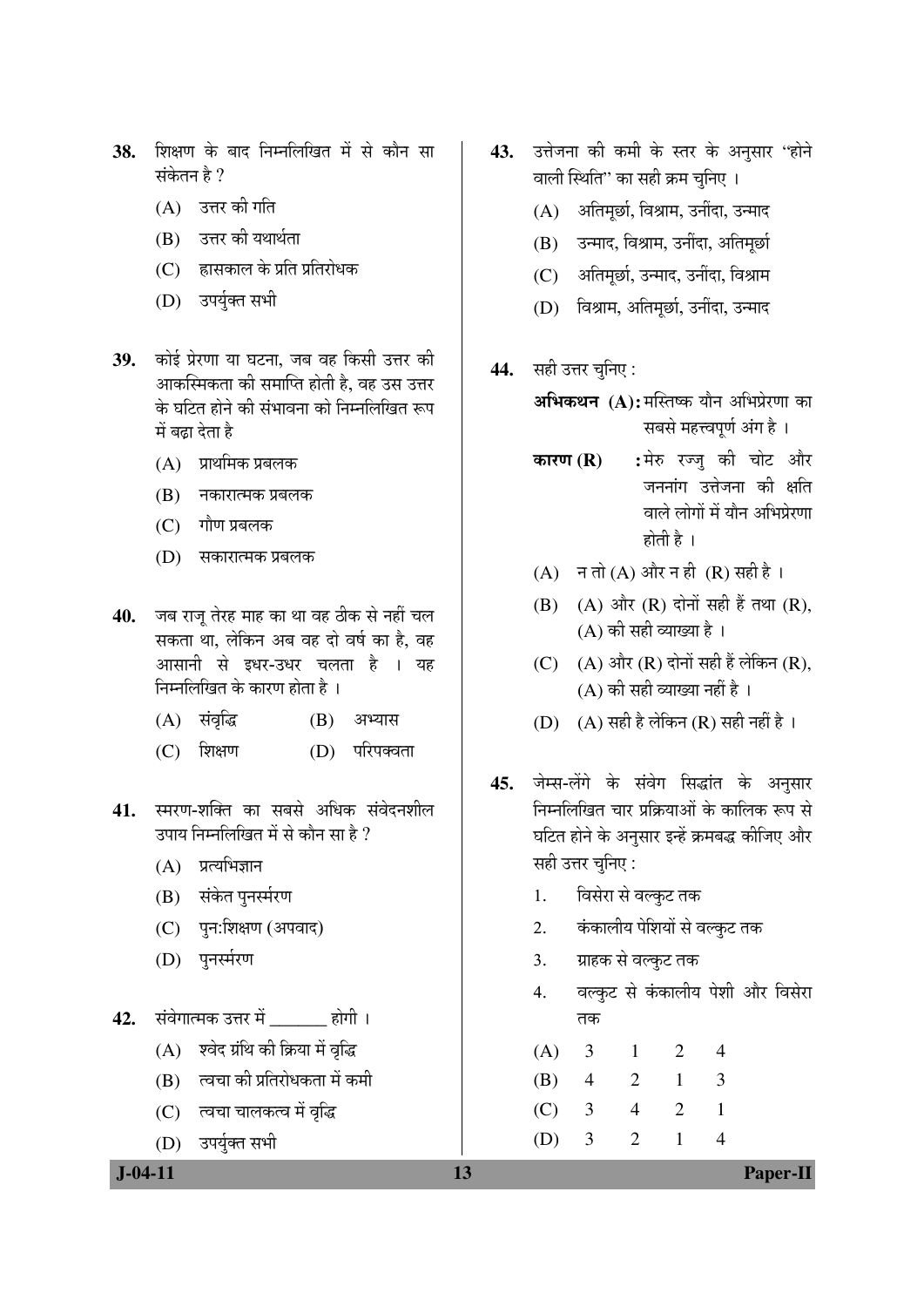|  | 46. Match List – I with List – II. |  |
|--|------------------------------------|--|
|--|------------------------------------|--|

|               | $List-I$       |                | $List - II$    |                               |  |  |
|---------------|----------------|----------------|----------------|-------------------------------|--|--|
|               | (a) Alertness  |                |                | 1. Alpha and Delta<br>waves   |  |  |
|               | (b) Relaxed    |                |                | 2. Beta waves                 |  |  |
|               |                |                |                | (c) Drowsiness 3. Delta waves |  |  |
|               |                |                |                | (d) Deep sleep 4. Alpha waves |  |  |
| <b>Codes:</b> |                |                |                |                               |  |  |
|               | (a)            |                | $(b)$ $(c)$    | (d)                           |  |  |
|               | $(A)$ 1        | 2              | 3 <sup>7</sup> | $\overline{4}$                |  |  |
| $(B)$ 4       |                | $\mathfrak{Z}$ | $\overline{2}$ | 1                             |  |  |
| (C)           | $\overline{1}$ | 3 <sup>7</sup> | 2              | 4                             |  |  |
|               | 2              | 4              | 1              | 3                             |  |  |
|               |                |                |                |                               |  |  |

- **47.** Choose the correct answer :
	- **Assertion (A) :** A neuron can generate action potentials with a maximum of 1000 frequencies per second under optional conditions.
	- **Reason (R) :** Action potential follows all-or-none law in respect of its strength.
	- (A) Both (A) and (R) are correct and (R) is the correct explanation of (A).
	- (B) Both (A) and (R) are incorrect.
	- (C) Both (A) and (R) are correct and (R) is not the correct explanation of (A).
	- (D) (A) is correct but (R) is not.

**Note:** These instructions are for question numbers **48**, **49** and **50**.

> *Read the following paragraph carefully having blanks. Choose appropriate blanks from the alternatives given for the next three questions. Blanks are numbered.*

> "Like a three dimensional world the nervous system has been given three axes of its own which help in understanding the spatial relationships among various neural structures. One axis goes from the back or the dorsal to the front or the **48** . Another goes from the nose or head of the animal to the tail or **49** . The third axis capitalizes on the fact that many gross structures are duplicated on either side of the animal, so that we can establish a midline axis. Areas close to this are **50** portions, and those areas to each side of it **50** portions.

**48.** Fill the blank for appropriate space :

- (A) anterior (B) medial
- (C) ventral (D) posterior

49. Fill the blank at 49<sup>th</sup> mark in paragraph :

- (A) dorsal (B) lateral
- (C) anterior (D) posterior
- **50.** Fill the paired spaces at marked 50 :
	- (A) dorsal, ventral
	- (B) medial, lateral
	- (C) anterior, medial
	- (D) anterior, posterior

**Paper-II 14** J-04-11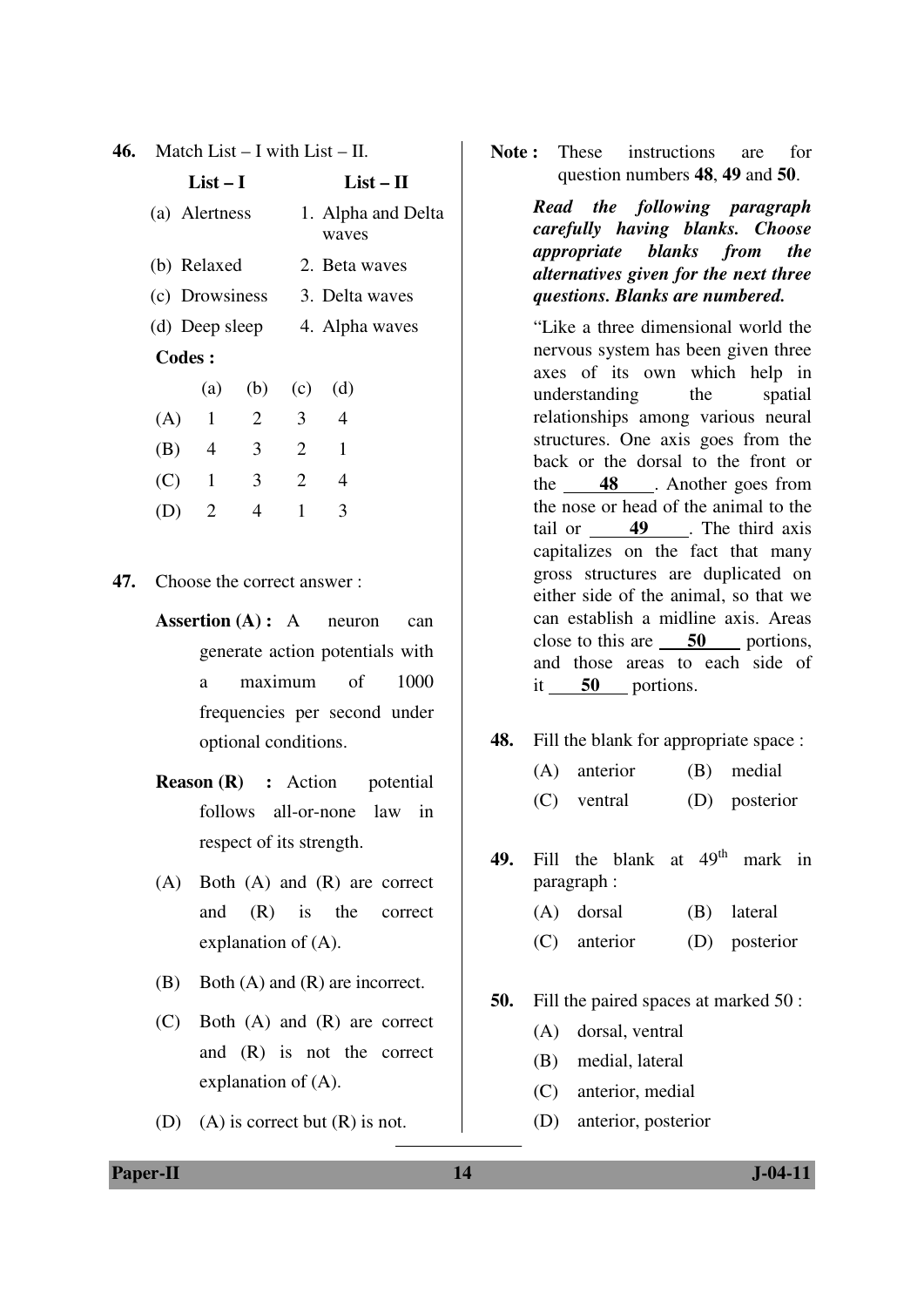**46.** सूची – I को सूची – II के साथ सुमेलित करें ।

| सूची – I      |                |                         |                  | सूची – II |                           |  |  |
|---------------|----------------|-------------------------|------------------|-----------|---------------------------|--|--|
| (a) सतर्कता   |                |                         |                  |           | 1. अल्फा और डेल्टा तरंगें |  |  |
| (b) विश्राम   |                |                         | 2. बीटा तरंगें   |           |                           |  |  |
| (c) तंद्रा    |                |                         | 3. डेल्टा तरंगें |           |                           |  |  |
| (d) गहरी नींद |                |                         | 4. अल्फा तरंगें  |           |                           |  |  |
| कूट :         |                |                         |                  |           |                           |  |  |
|               |                | (a) (b) (c) (d)         |                  |           |                           |  |  |
| $(A)$ 1       |                | $\overline{2}$          | $3 \quad 4$      |           |                           |  |  |
| $(B)$ 4       |                | $\overline{3}$          | 2                | 1         |                           |  |  |
| $(C)$ 1       |                | $\overline{\mathbf{3}}$ | 2 4              |           |                           |  |  |
| (D)           | $\overline{2}$ | $\overline{4}$          | $\mathbf{1}$     | 3         |                           |  |  |

47. सही उत्तर चुनिए:

अभिकथन (A):एक तंत्रिका-कोशिका वैकल्पिक स्थितियों में अधिकतम 1000 आवृत्त प्रति सेकेंड से कार्य की क्षमता पैदा कर सकता है ।

- : कार्य की क्षमता अपनी शक्ति कारण $(R)$ के संबंध में सभी नियमों का पालन करती है अथवा किसी भी नियम का पालन नहीं करती है ।
- $(A)$   $(A)$  और  $(R)$  दोनों सही हैं तथा  $(R)$ .  $(A)$  की सही व्याख्या है।
- $(B)$   $(A)$  और  $(R)$  दोनों असत्य हैं।
- (A) और (R) दोनों सही हैं तथा (R),  $(C)$  $(A)$  की सही व्याख्या नहीं है।
- (D) (A) सही है लेकिन (R) सही नहीं है।

नोट: ये अनुदेश प्रश्न संख्या 48, 49 और 50 के लिए हैं ।

> खाली स्थान वाले निम्नलिखित पैराग्राफ को सावधानी से पढ़ें । अगले तीन प्रश्नों के लिए दिए गए विकल्पों से समुचित खाली स्थान चुनिए, खाली स्थानों को अंकित किया गया  $\frac{\partial}{\partial x}$  /

> तीन आयामी विश्व की भाँति तंत्रिका तंत्र के अपने तीन ऐक्सेस (अक्ष) दिए गए हैं, जिनसे विभिन्न तंत्रिकिय संरचनाओं में स्थानिक संबंधों को समझने में मदद मिलती है । एक अक्ष (काल्पनिक रेखा) पीछे या पुष्ठ से आगे या 48 की ओर जाती है । दूसरी काल्पनिक रेखा पशुओं की नाक या सिर से पूँछ या 49 की ओर जाती है । तीसरी काल्पनिक रेखा इस तथ्य को प्रमाणित करती है कि कई सफल संरचनाएँ पश् के दोनों ओर हैं, ताकि हम मध्यवर्ती अक्ष (काल्पनिक रेखा) स्थापित कर सकें । इस अक्ष के समीप होने वाले क्षेत्र 50 भाग हैं और जो क्षेत्र दोनों तरफ हैं वे 50 भाग हैं।

- उपयुक्त रिक्त स्थान के लिए विकल्प चुनें 48.
	- $(A)$  पूर्ववर्ती  $(B)$  मध्यवर्ती
	- (C) अधर (D) पश्च
- पैराग्राफ में 49वें खाली स्थान को भरें : 49.
	- $(B)$  पार्श्व  $(A)$  पृष्ठ
	- $(C)$  पर्ववर्ती (D) पश्च
- अंक 50 पर जोड़े वाले स्थान भरें 50.
	- (A) पृष्ठ, अधर
	- (B) मध्यवर्ती, पार्श्व
	- (C) पर्ववर्ती, मध्यवर्ती
	- (D) पर्ववर्ती, पश्च

15

 $J - 04 - 11$